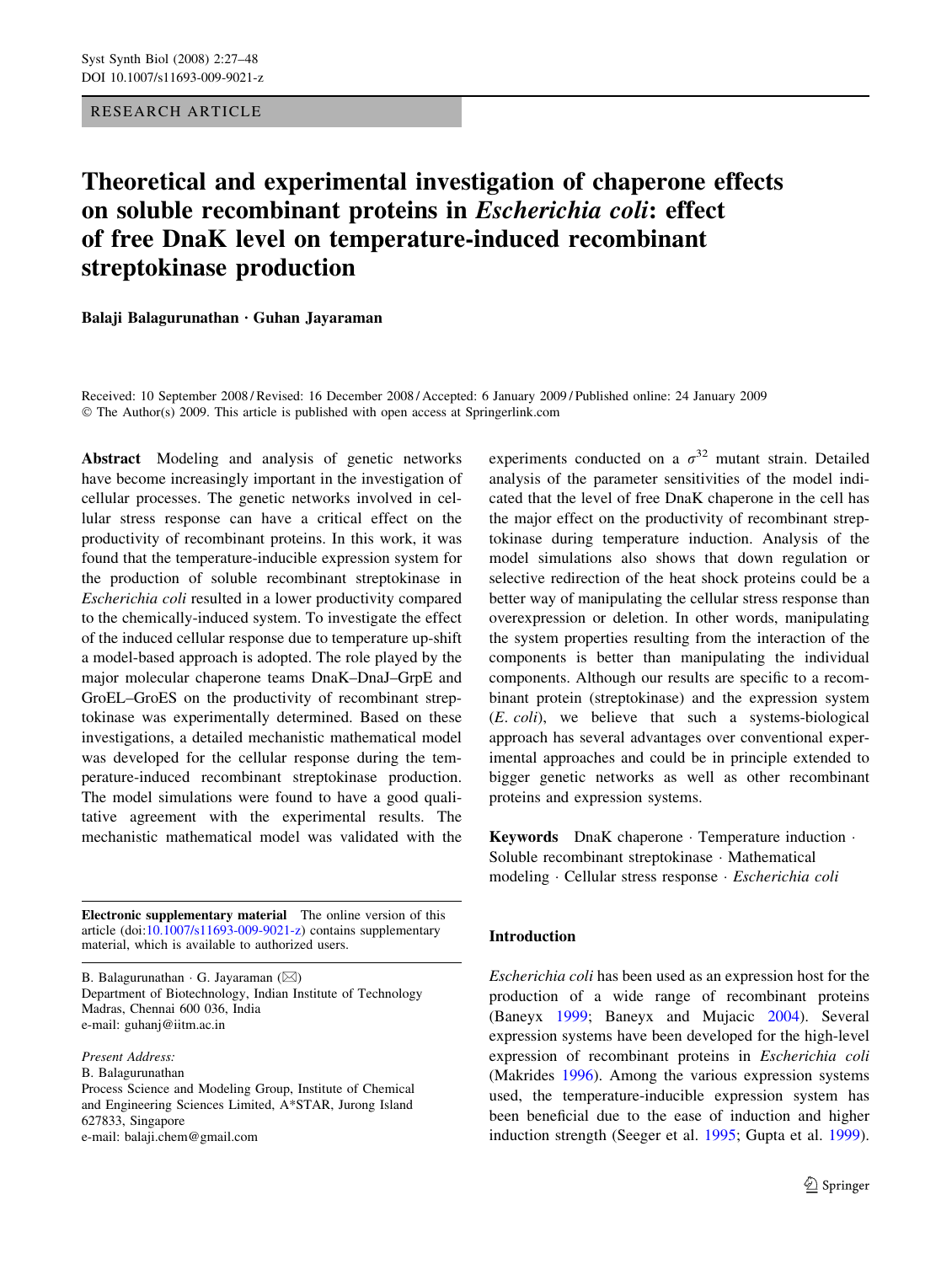However, the use of temperature up-shift as an induction mechanism influences several cellular processes, including the up-regulation of the heat shock proteins such as molecular chaperones and proteases (Hoffmann et al. [2002](#page-20-0); Weber et al. [2002\)](#page-21-0).

The role of induction mechanism on recombinant protein production has been investigated for certain recombinant proteins in the literature. For an aggregation prone recombinant human basic fibroblast growth factor, the temperature-induced expression was found to result in increased productivity and higher yield (Seeger et al. [1995\)](#page-21-0). In the case of soluble Chloramphenicol Acetyl Transferase (CAT) the productivity of the temperatureinducible system was lower compared to chemicallyinduced system (Harcum and Haddadin [2006](#page-20-0)). Further, the global transcriptome response of recombinant E. coli producing soluble recombinant CAT was analyzed during chemical induction, temperature induction and dual induction conditions (chemical and temperature induction). The transcriptome response of the classical heat shock genes was found to be similar in the wild-type and dual stressed cultures, even though many other genes were found to be differentially expressed in these cultures. This indicates that modeling the dynamics of the heat shock proteins and their mechanism of interaction with the recombinant protein could give useful insights.

The role played by the various heat shock proteins in assisting solubilization, folding and degradation of recombinant proteins in E. coli has been extensively reviewed by Hoffmann and Rinas [\(2004](#page-20-0)). Co-expression of molecular chaperones in general is employed to improve the solubility and activity of recombinant proteins, which are either difficult to express or insoluble (Georgiou and Valax [1996;](#page-20-0) Venkatesh et al. [2004\)](#page-21-0). However, the role played by these chaperones in enhancing the solubility and activity depends on the nature and properties of the recombinant protein. For example, the co-expression of DnaK chaperone team was found to result in reduced activity for a soluble recombinant protein glutamate racemase expressed in E. coli (Kohda et al. [2002\)](#page-20-0). But, the same chaperone team was found to enhance the solubility of several aggregation prone recombinant proteins in E. coli (Georgiou and Valax [1996\)](#page-20-0).

In the present work, the chemical and temperature inducible expression systems for the production of recombinant streptokinase were compared. A detailed mechanistic model for the bacterial heat shock response was developed and the dynamics of the chaperones and proteases were simulated for the mild heat shock condition, which had been used earlier for recombinant streptokinase production (Yazdani and Mukherjee [2002](#page-21-0); Ramalingam et al. [2007](#page-20-0)). A mechanistic model for the interaction of the heat-shock proteins with the predominantly soluble recombinant streptokinase was proposed from the experimental investigations. This was coupled with the heat-shock response model to obtain the complete model for temperature-induced recombinant streptokinase production. Model equations were simulated to examine the effect of the heat-shock response on the recombinant protein production. A hypothetical condition predicted by the model simulations was validated by experiments using an E. coli-mutant for the heat-shockspecific sigma factor  $(\sigma^{32})$ .

### Materials and methods

#### Bacterial strains and plasmid

Escherichia coli BL21(DE3) (Invitrogen) was used as a host for all the fermentation experiments. E. coli CAG597 (New England Biolabs), which has an rpoHam allele encoding an amber mutant for  $\sigma^{32}$ , was used for the model validation. Plasmid pRSETB-STK (An ampicillin resistant plasmid) containing the streptokinase gene under a T7 promoter was used for the intracellular expression of recombinant streptokinase (Balagurunathan and Jayaraman [2008\)](#page-20-0). Plasmid pGP1-2 (a kanamycin resistant plasmid) containing the T7 RNA polymerase gene under the control of heat inducible  $\lambda_{PL}$  promoter (Tabor and Richardson [1985](#page-21-0)) was used along with pRSETB-STK for temperature-inducible expression of recombinant streptokinase. Plasmid pKJE-6, (Nishihara et al. [1998](#page-20-0)) a Chloramphenicol resistant plasmid, was used for the coexpression of chaperones. This plasmid contains DnaK chaperone team (DnaK/DnaJ/GrpE) under arabinose promoter and GroEL chaperone team (GroEL/GroES) under tetracycline promoter.

#### Media and culture conditions

The medium for shake flask and bioreactor experiments consisted of K<sub>2</sub>HPO<sub>4</sub>, 5 g/l; KH<sub>2</sub>PO<sub>4</sub>, 3 g/l; NaCl, 0.5 g/l; NH<sub>4</sub>Cl, 1 g/l; yeast extract, 5 g/l; glucose, 5 g/l; MgSO<sub>4</sub>, 0.5 g/l; and trace metal solution, 1 ml/l (trace metal solution composition: FeSO<sub>4</sub>, 100 mg/l;  $Al_2(SO4)_3 \cdot 7H2O$ , 10 mg/l; CuSO<sub>4</sub> · H<sub>2</sub>O, 2 mg/l; H<sub>3</sub>BO<sub>3</sub>, 1 mg/l; MnCl<sub>3</sub> · 4H<sub>2</sub>O, 20 mg/l; NiCl<sub>2</sub>  $\cdot$  6H<sub>2</sub>O, 1 mg/l; Na<sub>2</sub>MoO<sub>4</sub>  $\cdot$  2H<sub>2</sub>O, 50 mg/l;  $ZnSO_4 \cdot 7H_2O$ , 5 mg/l) (Yazdani and Mukherjee [2002](#page-21-0)). Batch bioreactor cultivations were carried out in a 3.7 liter fermentor (KLF 2000, Bioengineering AG, Switzerland) equipped with pH, temperature, antifoam and dissolved oxygen controllers. Dissolved oxygen was maintained at 30% saturation and pH at 7.0 for all bioreactor experiments.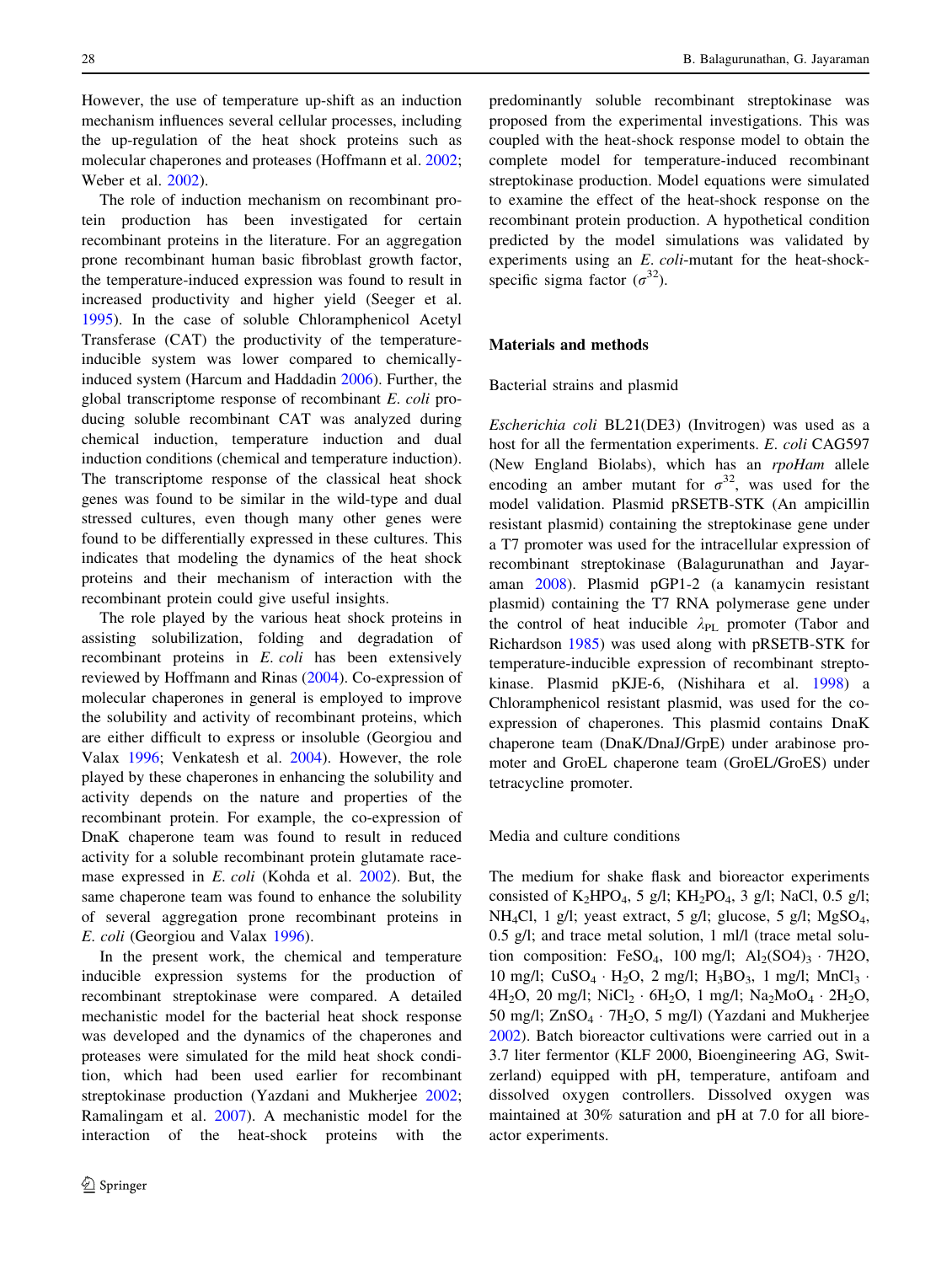#### Induction conditions

The cultures were induced at the mid-exponential phase around 0.6 OD (600 nm) in the shake flask experiments and around 3 OD (600 nm) in the batch bioreactor experiments. IPTG (0.25 mM) was used for chemical induction and temperature shift from  $30^{\circ}$ C to  $37^{\circ}$ C/42 $^{\circ}$ C was used for temperature-induction. L- Arabinose (0.1% to 0.4% w/ w) was used for the induction of DnaK chaperone team and Tetracycline (2–10 ng/ml) was used for the induction of GroEL chaperone team.

# Cell fractionation

Cells were harvested by centrifugation at 6,000g for 10 min. The cell pellet obtained was re-suspended in phosphate buffer (20 mM, pH 7.2) and brought to an optical density of around 5 and sonicated on ice, for 2 min. The sonicated sample was centrifuged at 10,000g for 15 min and the supernatant was recovered as soluble fraction. The pellet obtained from the previous step was washed twice with phosphate buffer and then resuspended in 1% SDS to obtain the insoluble fraction.

## Assay for streptokinase activity

Quantitative assay for streptokinase was done by incubating the samples with human plasminogen (Sigma, P5661) at  $37^{\circ}$ C for 5 min and then measuring the amount of plasmin formed by using a chromogenic substrate, Chromozym-PL (Sigma, T6140), as described by Yazdani and Mukherjee ([2002\)](#page-21-0).

Polyacrylamide gel electrophoresis, immunoblotting and quantification

Gel electrophoresis was carried out according to Laemmli [\(1970](#page-20-0)) using SDS-Polyacrylamide gels stained with Commassie Brilliant Blue. Densitometric analysis (Quantity One software, Biorad) was used for quantification of proteins in SDS-PAGE Gels. A known concentration of a standard protein, Bovine Serum Albumin (BSA), is mixed with samples prior to mixing with sample buffer. The samples were then boiled for 10 min at  $95^{\circ}$ C and then subjected to SDS-PAGE. The stained gels were captured and densitometric analysis was performed using the known protein as the internal standard. Immunoblotting was performed according to standard procedures using a mouse monoclonal antibody specific for the streptokinase (a gift from Dr. Behnaz Parhami-Seren (Parhami-Seren et al. [2002\)](#page-20-0), University of Vermont, Burlington) and a mouse monoclonal antibody specific for DnaK(Calbiochem) as primary antibodies and alkaline phosphatase-conjugated anti-mouse IgG as secondary antibody (Calbiochem). Densitometric analysis of the blot was performed using the Quantity One software (Biorad).

# Unit conversion

The volumetric activity of streptokinase is expressed in Units per ml of culture volume and specific activity in Units per mg of streptokinase. The data for quantity of streptokinase produced is expressed in micrograms per ml of culture volume. The model simulations are represented in M (Molar units). For the comparison of experimental data and model simulations (Fig. [7\)](#page-9-0), the quantity of streptokinase produced per unit culture volume  $(\mu g/ml)$ was converted to molar concentration within the cell. The conversion was based on the biomass concentration (dry cell weight), volume of single cell and the assumption that protein content of a single cell is 0.154 pg (Neidhardt [1987](#page-20-0)). The total protein content was assumed to be 50% of the dry cell weight.

## Computational methods

#### Model assumptions

The model built uses first-order mass action kinetics. It was assumed that all mRNAs are degraded at the same rate and all the cellular proteins are degraded at the same rate. The growth/dilution rate is assumed to be constant. Transcription, translation, folding and misfolding were assumed to follow first-order dynamics and the aggregation step for the recombinant protein was assumed to follow second-order kinetics. Binding rates between proteins or between proteins and specific DNA promoters were assumed to be faster compared with rates of synthesis of mRNAs and proteins and the complexes were assumed to be in equilibrium. Therefore, the binding equations are represented as algebraic equations. Since  $\sigma^{70}$  and RNAP are expressed constitutively in the cell, their total concentrations are assumed to be constant. The total protein content of the cell is also assumed to be constant.

# Model structure

Transcription, translation and protein folding are represented as differential equations and mass balance/binding are represented by algebraic equations. This results in a system of differential algebraic equations (DAEs). The components of the model and the complete set of model equations are presented in Tables [1](#page-13-0) and [2](#page-14-0).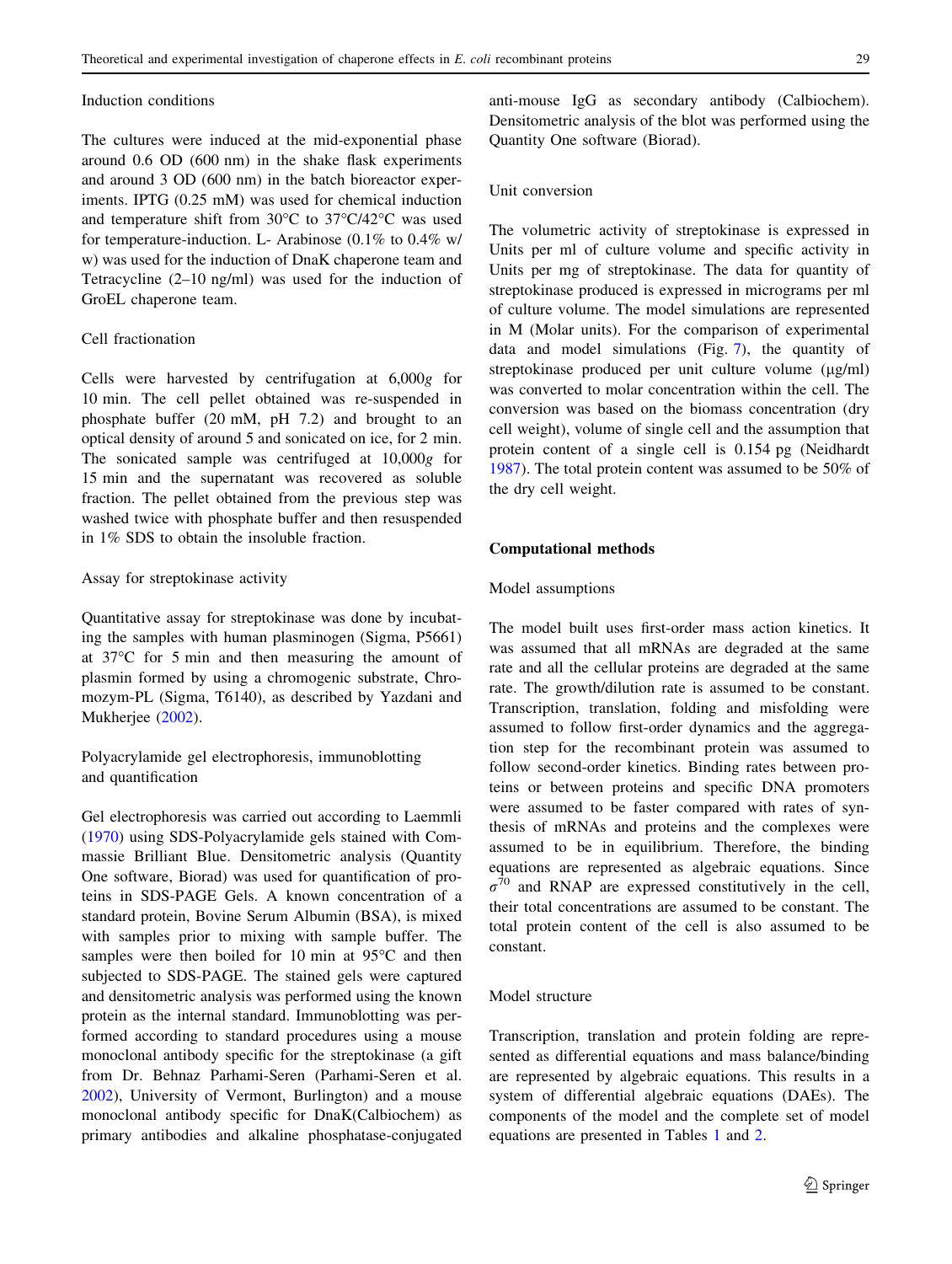#### <span id="page-3-0"></span>Selection of model parameters

The model parameters include transcription and translation rate constants, binding rate constants, degradation rate constants and protein folding and misfolding rate constants. The binding, degradation and protein folding rate constants are selected from different sources in the literature. The parameters specific for recombinant streptokinase were selected based on available literature on streptokinase folding and aggregation or suitably assumed. The transcription rate constants were tuned to represent the steady state concentration of proteins in the unstressed cell. The complete list of parameter values and the sources of these parameters are presented in Table [3.](#page-16-0) The values of the parameters used to simulate the various experimental conditions and the initial conditions used for the simulations are listed in Tables [4](#page-18-0) and [5](#page-18-0) respectively.

### Results

## Comparison of chemical and temperature induction

Initial experiments on chemical and temperature inducible expression systems were carried out to identify appropriate expression conditions to compare the two induction mechanisms. The productivity of chemically induced system was found to be independent of inducer concentration (between 0.1 mM and 2 mM IPTG) and most of the recombinant protein was found in soluble fraction (Balagurunathan and Jayaraman [2008\)](#page-20-0). The temperatureinduction system was found to result in lower productivities when a higher temperature shift  $(30-42^{\circ}\text{C})$  was used for induction as compared to a mild increase in temperature  $(30-37\degree C)$ . The solubility of the protein was also significantly affected at higher temperatures (data not shown). Due to the higher productivity and solubility obtained during mild increase in temperature  $(30-37^{\circ}C)$ , this condition was used for the temperature induction experiments.

The recombinant strains used for temperature induction and chemical induction were grown at  $30^{\circ}$ C under identical conditions in a batch bioreactor to analyze the effect of induction mechanism on recombinant streptokinase production. At the mid-exponential phase ( $\sim$ 3 OD) either the cultivation temperature was shifted to  $37^{\circ}$ C or 0.25 mM IPTG was added. The quantity of recombinant streptokinase produced during these conditions is shown in Fig. 1a. It could be observed that, the quantity of recombinant streptokinase produced in the temperature-inducible expression system was two-fold lower compared to the chemically-induced system. Further, the level of major heat shock chaperone DnaK was found to be elevated during the temperature induction as compared to the chemical



Fig. 1 Comparison of chemical and temperature induction. Comparison of the level of streptokinase (a) and DnaK (b) in the temperatureinducible and chemical inducible expression systems during batch bioreactor cultivation. IPTG concentration  $-0.25$  mM, Temperature shift  $-30$  to  $37^{\circ}$ C

induction (Fig. 1b). This indicates that the induction of the heat shock response during the temperature up-shift could have a major role on recombinant streptokinase production. The role of the major heat shock proteins on the production of recombinant streptokinase was further investigated by chaperone co-expression experiments.

Effect of co-expression of molecular chaperones on recombinant streptokinase production

Two major chaperone teams required for the maintenance of protein quality in the cytoplasm are HSP70 (DnaK/DnaJ/ GrpE) and HSP60 (GroEL/ES). The effect of these chaperones on recombinant streptokinase production was analyzed by chaperone co-expression experiments. The effect of co-expression of DnaK chaperone team (DnaK, DnaJ and GrpE) and GroEL chaperone team (GroEL and GroES) on streptokinase production is shown in Fig. [2.](#page-4-0)

The following observations were made based on these experiments

• The DnaK and GroEL levels were found to increase significantly upon respective induction when compared to the control experiment (Fig. [2b](#page-4-0), f).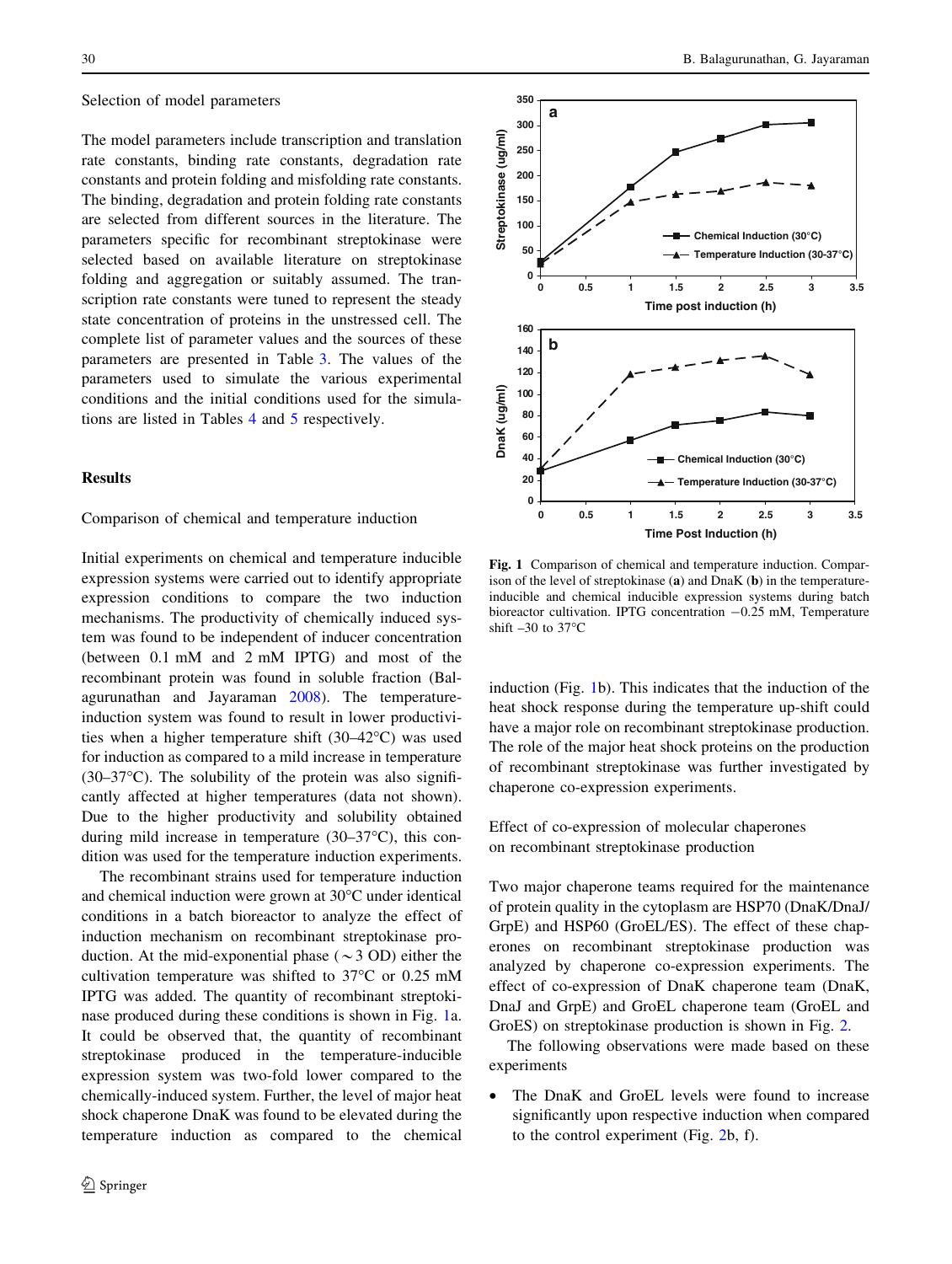<span id="page-4-0"></span>

Fig. 2 Analysis of chaperone coexpression. DnaK Chaperone Coexpression: Recombinant streptokinase, DnaK and GroEL levels observed during DnaK chaperone co-expression are shown in (a), (b), and (c). Streptokinase was induced with 0.25 mM IPTG and DnaK chaperone team was induced either with 0.1% or 0.2% Arabinose. Control cultivation—Streptokinase alone was induced GroEL Chaperone Coexpression: Recombinant streptokinase, DnaK and GroEL levels observed during GroEL chaperone co-expression are shown in (d), (e), and (f). Streptokinase was induced with

2 ng/ml or 5 ng/ml of Tetracycline. Control cultivation—Streptokinase alone was induced Coexpression of both chaperones: Profiles of Recombinant streptokinase, DnaK and GroEL obtained during simultaneous coexpression of both the chaperone teams are shown in (g), (h), and (i). Streptokinase was induced with 0.25 mM IPTG and DnaK chaperone team was induced 0.1% Arabinose and GroEL chaperone team was induced with 2 ng/ml Tetracycline. Control cultivation—Streptokinase alone was induced

- The co-expression of one chaperone team was not found to affect the level of the other chaperone team (Fig. 2c, e).
- The streptokinase levels were found to be lower when the DnaK chaperone team was co-expressed (Fig. 2a).
- Streptokinase levels obtained during GroEL co-expression experiments were similar to that obtained in the control experiments (Fig. 2d).
- During the co-expression of both the chaperone teams, the streptokinase levels were found to be two fold lower (Fig. 2g).
- The over expression of recombinant streptokinase alone does not lead to any significant increase in the DnaK or GroEL levels indicating that the induction of the

recombinant protein alone does not trigger any heat shock like response.

The growth of the cell was not affected by the expression either of the chaperone teams or by the expression of streptokinase (data not shown).

To investigate the role of these chaperones further, the effect of varying induction of one chaperone team at a constant induction for other chaperone team on recombinant streptokinase production was studied. It was observed that the amount of streptokinase produced was lower when higher levels of DnaK were present, irrespective of the levels of GroEL chaperone. (Fig. 1, Supplementary Figures).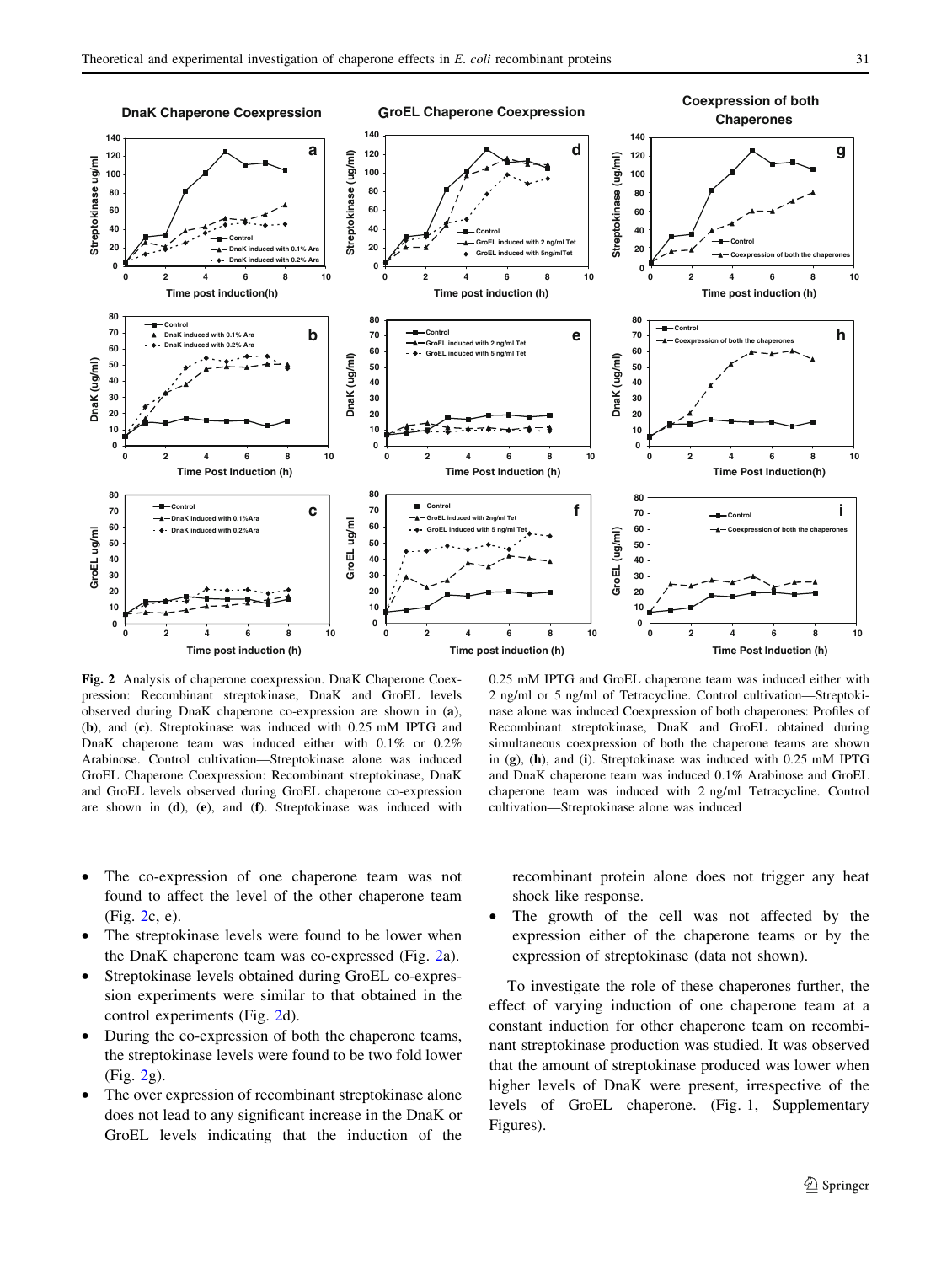Effect of chaperone co-expression on the volumetric and specific activity of recombinant streptokinase

The volumetric activity of recombinant streptokinase was two fold lower when DnaK chaperone team was coexpressed and two fold higher when GroEL chaperone team was co-expressed. The volumetric activity was similar to control experiments when both the chaperone teams were co-expressed (Fig. 3a). The specific activity of recombinant streptokinase was similar to its value in the control experiments when DnaK chaperone team was co-expressed but increased by nearly 2 to 3 fold when GroEL chaperone team was co-expressed (Fig. 3b). The specific activity of streptokinase increased two fold when both the chaperone teams were co-expressed. The analyses of the changes in the activity of recombinant streptokinase during the various chaperone coexpression experiments indicate that the presence of GroEL chaperone team was found to enhance the specific activity of recombinant streptokinase. However, the GroEL chaperone team was not found to enhance the amount of the recombinant protein produced.

Analysis of insoluble fraction and degradation pattern of recombinant streptokinase during chaperone co-expression

During the chaperone coexpression experiments, the quantity of streptokinase observed in the insoluble fraction was only 5–6% of the total streptokinase produced. However, there was a variation in the quantity of streptokinase observed in the insoluble fraction during the chaperone coexpression experiments (Fig. 3c). Co-expression of DnaK chaperone team led to a reduction in the amount of streptokinase observed in the insoluble fraction, while coexpression of GroEL chaperone team lead to a slight increase in the insoluble fraction of streptokinase, when compared with the control cultivation. The degradation pattern of recombinant streptokinase was analyzed by Western blot (Fig. 2, Supplementary Figures). The pattern of degradation was found to be similar during DnaK chaperone coexpression and GroEL chaperone co-expression indicating that the lower productivity observed during DnaK chaperone coexpression may not be due to specific cleavage of the protein and may be due to complete proteolysis.



Fig. 3 Analysis of the activity and solubility of recombinant streptokinase during chaperone coexpression. Volumetric activity and Specific activity of recombinant streptokinase (shake flask cultivation) in a sample collected 5 h after the simultaneous induction

of streptokinase and the concerned chaperone(s) is shown in (a) and (b). The total amount of recombinant streptokinase observed in the insoluble fraction in one representative sample during chaperone coexpression experiments is shown in (c)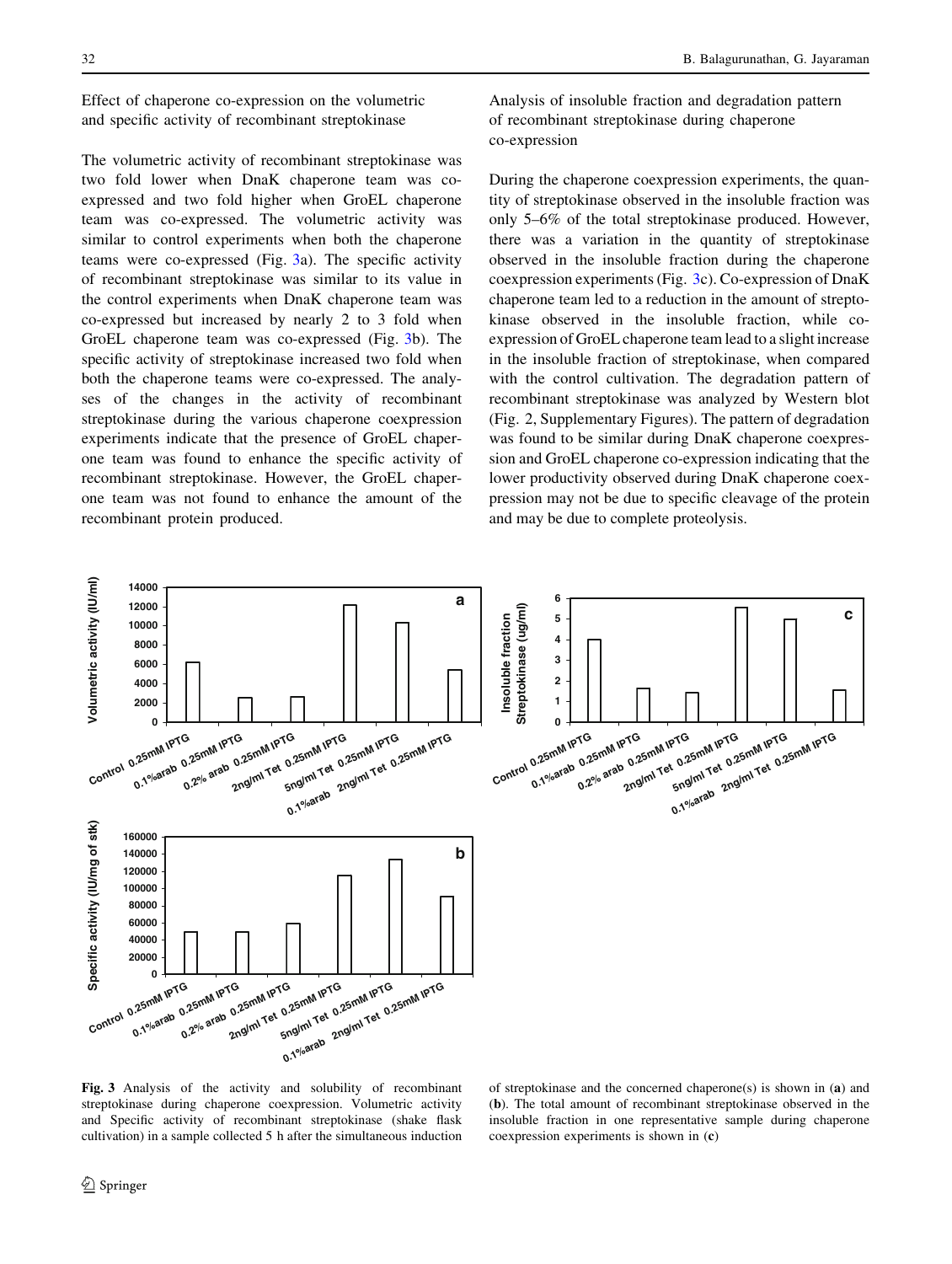Mechanism of interaction of the heat-shock proteins and recombinant streptokinase

Four major heat shock proteins (namely the DnaK chaperone team, the GroEL chaperone team, FtsH protease and HslVU protease) are considered in the modified bacterial heat shock response model (Supplementary Material, Figure SI.1). The mechanism of interaction of these heatshock proteins with recombinant streptokinase is proposed based on the chaperone co-expression experiments. Analyses of the chaperone co-expression experiments indicate the following:

- The co-expression of DnaK chaperone team leads to lower accumulation of soluble recombinant streptokinase, irrespective of the levels of the GroEL chaperone team.
- The streptokinase productivity was not found to decrease with the increase in the DnaK concentrations during DnaK co-expression experiments.
- The complete degradation of recombinant protein was not observed even at high concentrations of DnaK chaperone team in the cell. So, reduction in the productivity is not due to proteolytic processing of properly folded recombinant streptokinase.

These observations indicate that the major interaction of the DnaK chaperone team may be with nascent polypeptide chain, as the initial translation product emanates from the ribosome. Literature reports have also indicated that DnaK binds to nascent polypeptides emanating from the ribosome and transfer it to the GroEL chaperone team (Hartl and Hayer-Hartl [2002](#page-20-0); Sharma et al. [2008](#page-21-0)). In the present case, the outcome of such an interaction of DnaK chaperone team with the initial translation product of recombinant streptokinase is negative. This step is modeled as chaperone-assisted degradation of initial translation product. The protease FtsH is involved in the DnaK chaperone-assisted degradation. The remaining fraction of the initial translation product (which does not interact with DnaK chaperone team or that which gets dissociated from DnaK chaperone team) gets folded, misfolded or aggregated to produce active folded recombinant protein, misfolded recombinant protein or aggregated recombinant protein, respectively. The misfolded recombinant protein is assumed to be refolded by the GroEL chaperone team to form folded recombinant protein. This assumption is based on the observation that the specific activity of recombinant streptokinase is enhanced during the co-expression of the GroEL chaperone team. The disaggregation of the aggregated recombinant protein through the DnaK chaperone team is also included. The other steps included are the chaperone-assisted degradation of misfolded recombinant proteins by the protease FtsH and chaperone-independent degradation of the misfolded recombinant proteins by the protease HslVU. The schematic of the complete mechanism proposed for the interaction of the recombinant protein with the heat-shock proteins is shown in Fig. 4.

Fig. 4 Schematic of the mechanism proposed for the interaction of recombinant streptokinase with the major heat-shock proteins in the cell. The major events of recombinant protein synthesis, folding, misfolding and aggregation are represented by solid lines and the chaperone mediated events are represented by dotted lines

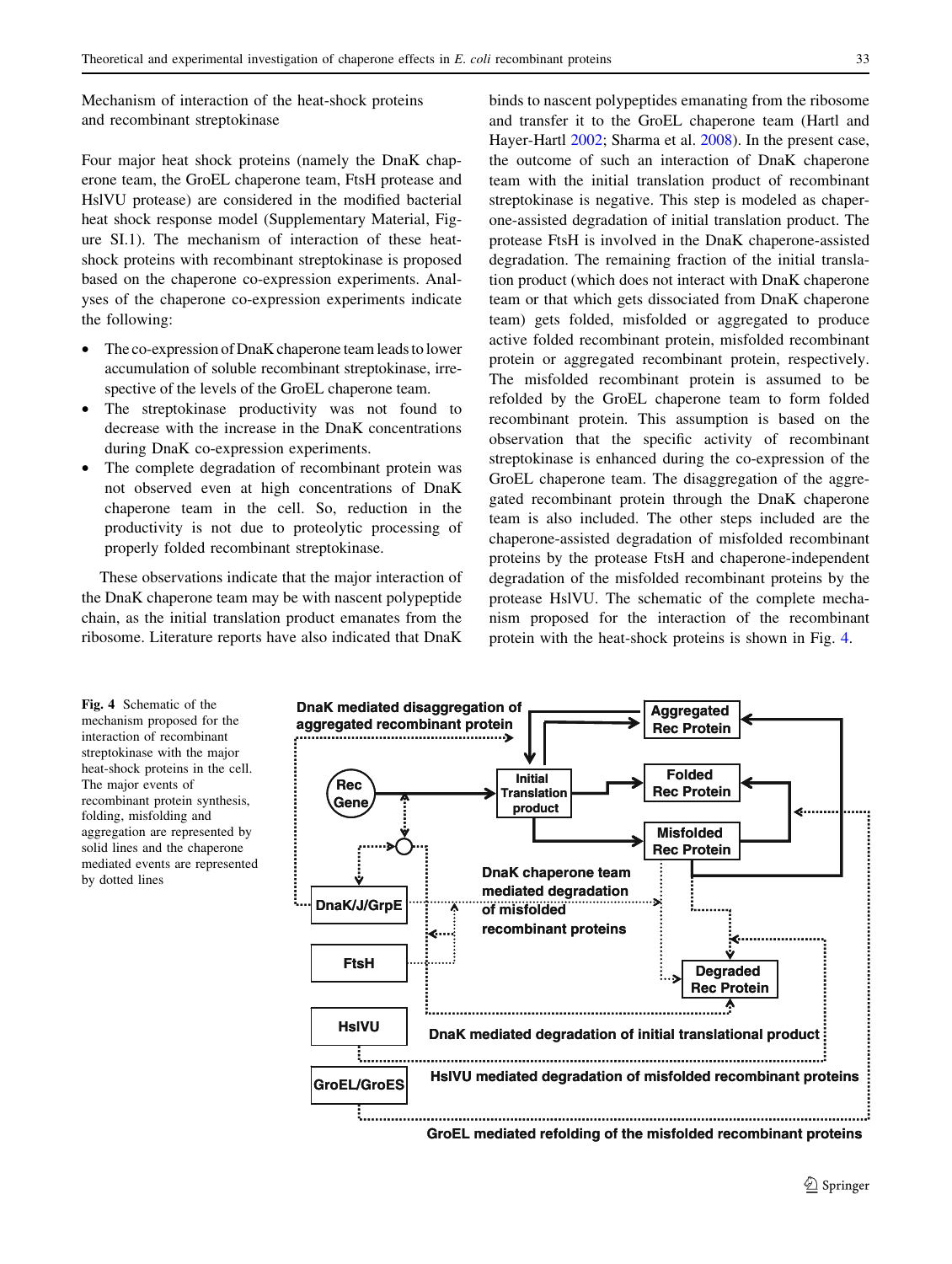To obtain a complete model for the temperature inducible recombinant streptokinase production, the dynamics of the heat shock response has to be coupled with the mechanism of interaction of heat shock proteins and recombinant streptokinase. A detailed mechanistic mathematical model was developed for bacterial heat shock response (Supplementary Material). This model was used to characterize the heat shock response and to simulate the dynamics of the heat shock proteins under various temperature shift conditions. The model proposed in the current work is based on the model proposed by Kurata et al. ([2006\)](#page-20-0). They have considered only one of the major chaperones (DnaK) and a protease (FtsH) belonging to the  $\sigma^{32}$  stress network in their model. The model proposed in this work included the GroEL chaperone team and the ATP-dependent protease HslVU which play a major role in regulating the level of  $\sigma^{32}$  and in handling the

misfolding proteins in the cell (Guisbert et al. [2004,](#page-20-0) Kanemori et al. [1997\)](#page-20-0). The mechanism of the bacterial heat shock response, the details of the improvements made to the literature model and parameter estimation along with the results of the model simulations are presented in Supplementary Material. The change in the level of heat shock proteins during temperature up-shifts is depicted well by the model simulations (Supplementary Material, Figures SI.2 and SI.3). The model developed for the bacterial heat shock response is coupled to mechanism proposed for the interaction of major heat shock proteins and streptokinase. The schematic of the complete model proposed is shown in Fig. 5.

## Model simulation results

The details of the model structure and the assumptions made in the model are explained in the Materials and methods Section. The list of model components, model



Fig. 5 Schematic of the mechanistic model proposed for temperature-induced recombinant streptokinase over expression in Escherichia coli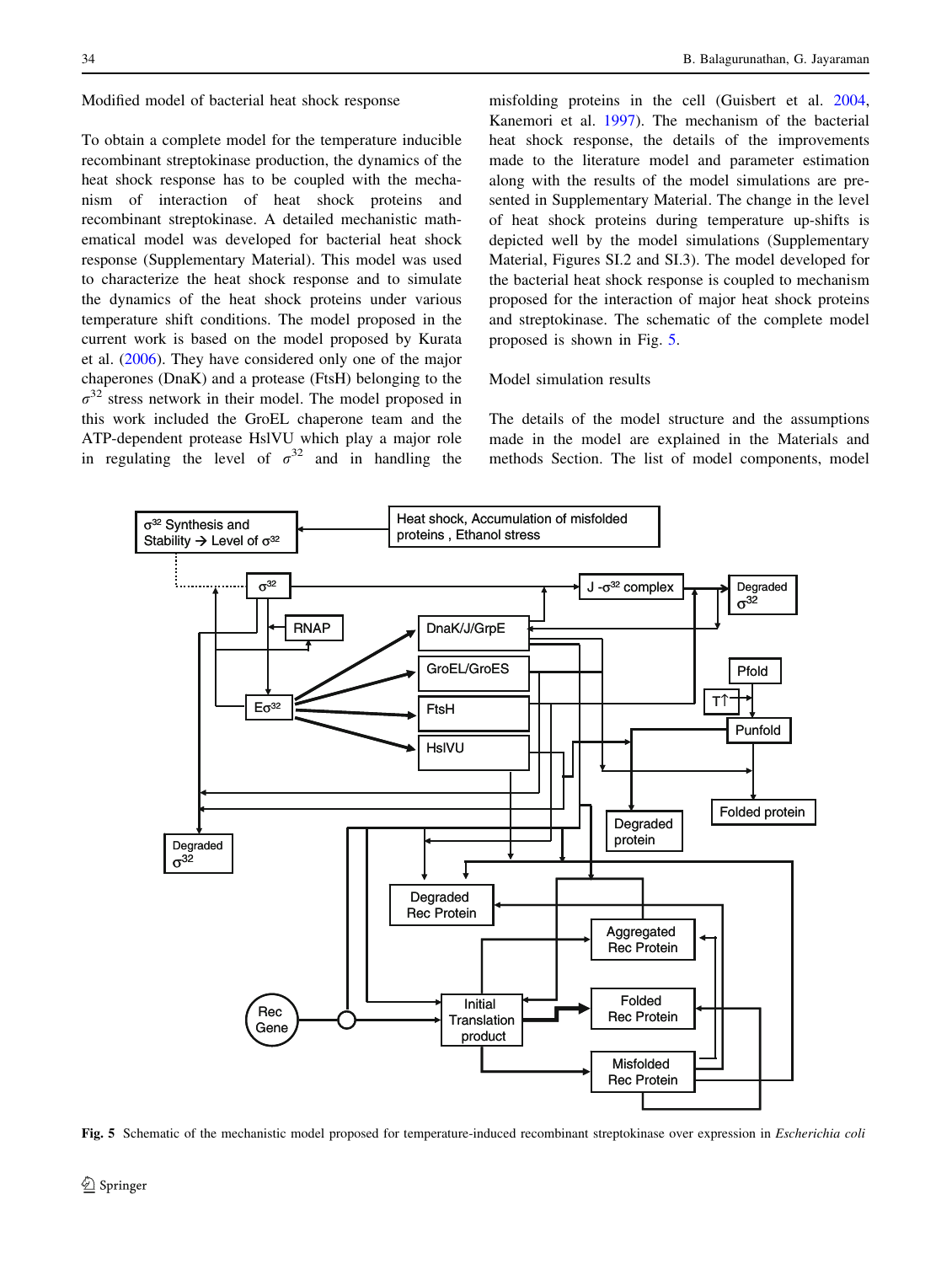equations, parameter values and initial conditions are pre-sented in Tables [1](#page-13-0), [2,](#page-14-0) [3](#page-16-0) and [5](#page-18-0) respectively.

#### Model simulations for the chaperone co-expression

#### Comparison of chemical and temperature induction

The model equations were simulated for chemical and temperature induced recombinant streptokinase production. The value of the parameters used for simulating these experimental conditions is shown in Table [5](#page-18-0). The simulations predicted a two-fold lower accumulation in temperature-induced system as compared to chemicallyinduced system. These simulations (Fig. 6a) were found to match qualitatively with the experimental data obtained during chemical and temperature-induced recombinant streptokinase production (Fig. [1c](#page-3-0)). The relative increase in the level of DnaK chaperone team during temperature induction in the model simulations is shown in Fig. 6b. The model proposed here for the temperature-induced recombinant protein expression is a single cell model and the experimental data is from the recombinant E. coli culture. Hence, only a qualitative comparison can be made between the model simulations and the experimental data.



Fig. 6 Simulations for chemical and temperature induction. Comparison of the model simulations for streptokinase (a) and DnaK (b) levels during chemical-induction and temperature-induction

The chaperone co-expression experimental conditions were simulated using the model. The co-expression of DnaK chaperone team and/or GroEL chaperone team was simulated by increasing the transcription rate of the particular chaperone team along with the transcription rate for the recombinant protein. This was then compared with the simulation results when the transcription rate of the recombinant protein alone was increased. It was observed that the model simulations (Fig. [7](#page-9-0)a, c) were able to qualitatively predict the variation in streptokinase levels observed during the DnaK and GroEL chaperone coexpression experiments (Fig. [7](#page-9-0)b, d). The results of the model simulations for co-expression of both the chaperone teams (Fig. [7](#page-9-0)e) were also found to match qualitatively with the experimental results (Fig. [7](#page-9-0)f). The model simulations were performed for different transcription rates of recombinant protein and chaperones DnaK and GroEL. The qualitative results of the model simulations were found to be similar over a range of the transcription rates (Data not shown). As mentioned earlier, the model simulations were carried out on a single cell basis and thus the experimental data cannot be quantitatively compared with the simulations. However, the simulations were compared with the estimated (refer to Materials and methods) molar concentrations of streptokinase in a single cell from the experimental data.

# Parameter sensitivity analysis

The sensitivity of the model simulations to parametric variation was analyzed by varying the model parameters one at a time with the remaining model parameters kept at the initial value. Thirty-three model parameters estimated from different sources in the literature were selected for parameter sensitivity analysis. Parameters like the transcription rates which are tuned to match the steady state level of the proteins in the cell, were not included for sensitivity analysis. Certain other model parameters like efficiency of translation of  $\sigma^{32}$  (*n*), and the misfolding rate of the cellular proteins (Kx5) were also excluded in the sensitivity analysis, as these parameters were varied to simulate the different experimental conditions. The change in the parameter values up to  $\pm 20\%$  of its original value does not significantly affect the qualitative predictions of the model simulations. The fact that the qualitative model simulations were not affected by small variations in model parameters indicates that the observed simulations results are the reflection of the underlying mechanism and not an artifact of the parameters values. Sensitivity index and normalized sensitivity index for the major state variables are calculated and the parameters which has the maximum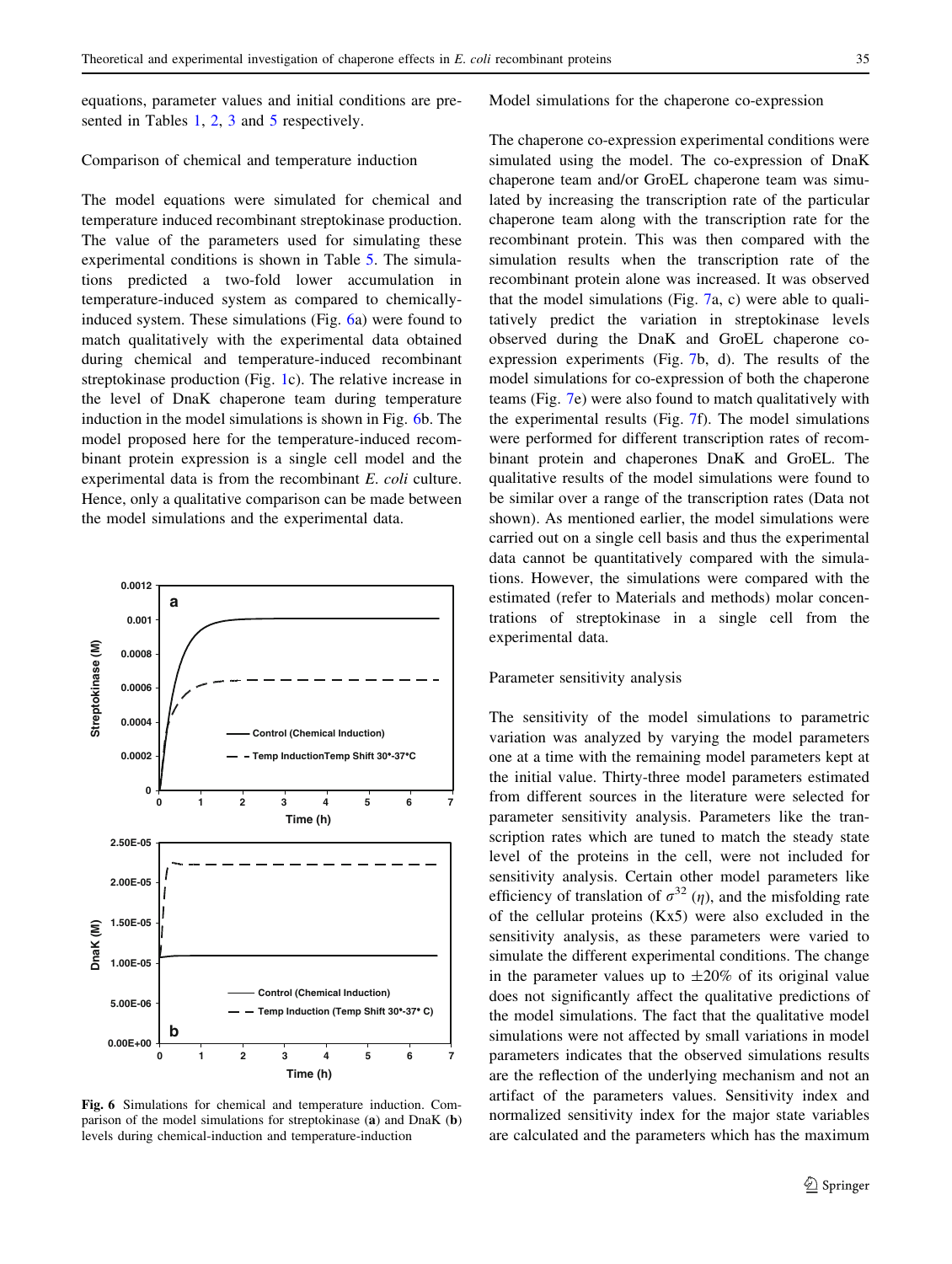<span id="page-9-0"></span>

Fig. 7 Simulations results for chaperone coexpression. a and b Comparison of the model simulations and experimental data for streptokinase levels during DnaK chaperone coexpression. Control— When streptokinase alone is induced. c and d Comparison of the model simulations and experimental data for streptokinase levels

effect on these variables were identified (Data not shown). The detailed analysis of these variables would enable us to reduce the model equations and improve the quantitative predictability of the model. However, these aspects have not been addressed in this paper.

Parameter sensitivity analysis, however, was used in this work to identify the critical steps in the mechanism proposed and to identify ways to tackle these critical steps. Substantial variation in the model simulations for chemical-induction and temperature-induction was observed



during GroEL chaperone coexpression. Control—When streptokinase alone is induced. e and f Comparison of the model simulations and experimental data for streptokinase levels during the simultaneous coexpression of both the chaperone teams. Control—When streptokinase alone is induced

when the model parameters were varied two fold as shown in Fig. [8](#page-10-0) (The time profile is shown in Fig. 3, Supplementary Figures). The parameters for which the level of total folded recombinant protein was similar between chemical and temperature-induction experiments were identified. A two-fold increase in the parameters  $K_6$ ,  $K_{11}$ ,  $K_{\text{md}}$  and  $K_{x2}$  and a two-fold decrease in the parameters  $K_2$ ,  $K_4$ ,  $K_{x4}$  and  $K_{pd}$  lead to similar profiles for the total folded recombinant protein during chemical and temperature induction. The detailed analysis of the model variables was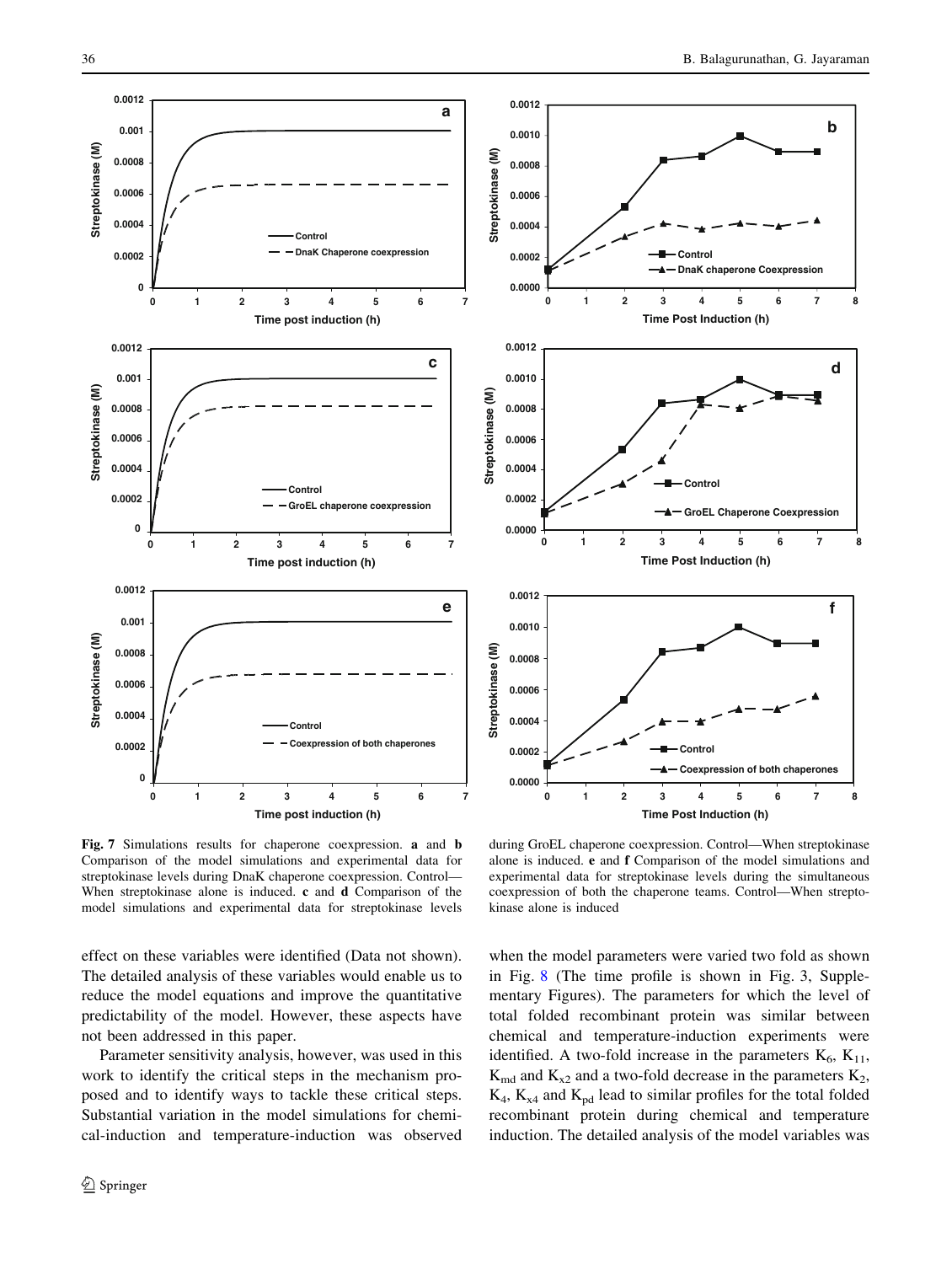<span id="page-10-0"></span>Fig. 8 Parameter Sensitivity Analysis. The total folded recombinant protein obtained during chemical induction and temperature induction for two fold increase and two fold decrease in the model parameter values are shown in (a) and (b), respectively



performed during the two-fold increase or decrease of these model parameters. Among these eight parameters, the increase in the parameters  $K_{11}$ ,  $K_{x2}$  and the decrease in  $K_2$ and K<sub>4</sub> directly affect the level of  $\sigma^{32}$ . Increase in the parameters  $K_6$  and the decrease in the parameter  $K_{x4}$ indirectly affect the level of  $\sigma^{32}$  and heat shock proteins by either decreasing the free RNA polymerase in the cell or by increasing the unfolded protein levels in the cell. The model parameters,  $K_{pd}$  (protein degradation rate) and  $K_{md}$ (mRNA degradation rate), when decreased or increased lead to significantly different levels of all the proteins considered in the model and the accumulation levels of certain proteins were beyond the physiological levels. This emphasizes that the average mRNA and protein degradation rates in the cell may not vary significantly within the cell. However, the degradation rates of the individual mRNA's and proteins may vary based on the nature and function of the protein.

The level of  $\sigma^{32}$ , total DnaK and free DnaK for the two fold increase and decrease of the selected model parameters is shown in Fig. [9](#page-11-0) (The complete set of figures are shown in Figs. 4 and 5, Supplementary Figures). The total DnaK chaperone and  $\sigma^{32}$  levels in the cell for the altered parameter values during temperature-induction were found to be slightly lower than that observed without any change in model parameters. Further, these levels were higher than that observed during the chemical-induction simulations. However, the level of free DnaK chaperone in the cell was found to be significantly affected by the change in these model parameters. Thus, the factors that affect the level of free DnaK chaperone play a crucial role on the productivity of the soluble recombinant streptokinase. This indicates that these model parameters lead to a selective redirection of the DnaK activity and thus resulted in improved productivity even during temperature induced expression.

## Model validation

To validate the proposed model a  $\sigma^{32}$  conditional mutant strain was selected for the analysis. This strain (CAG597) produces  $\sigma^{32}$  at 30°C, but when the temperature is increased to 37 or 42°C the strain becomes a  $\sigma^{32}$  mutant.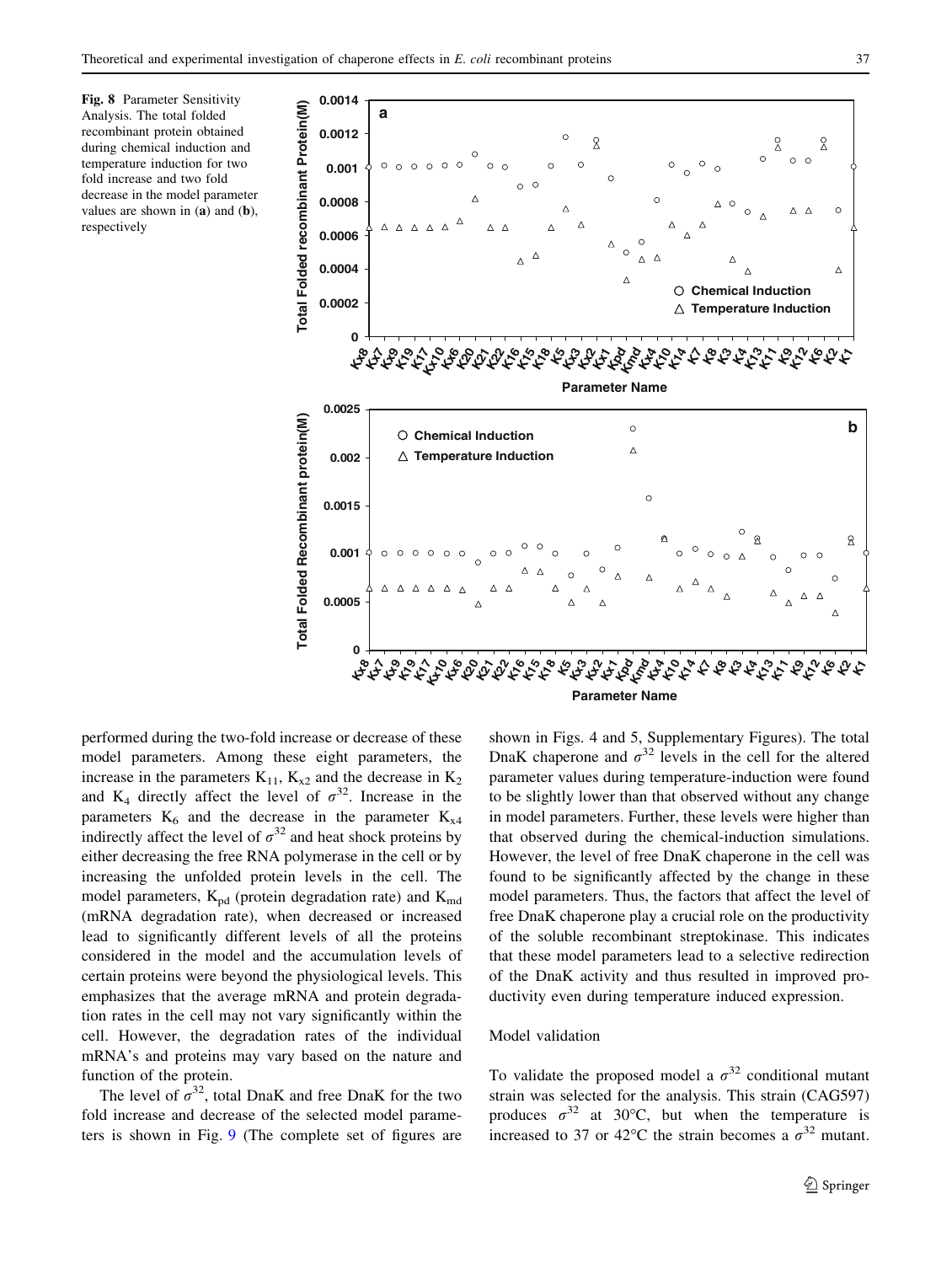<span id="page-11-0"></span>

Fig. 9 Effect of the variation in selected model parameters on  $\sigma^{32}$ , total DnaK and free DnaK levels in the cell during temperature-induced and chemically induced recombinant streptokinase production

This feature of the strain enable us to simulate a condition were there is enough DnaK in the cell but the requirement for DnaK chaperone increases upon temperature up-shift without the increase in the synthesis of DnaK. A situation which leads to a reduction in the free DnaK levels in the cell. The model was simulated for the  $\sigma^{32}$ -conditionalmutant strain. The result of the model simulation for the total folded recombinant protein levels during temperature induction is shown in Fig. [10a](#page-12-0). It was observed in the simulations for the  $\sigma^{32}$ -mutant strain that the quantity of total recombinant protein (streptokinase) produced was two-fold higher compared to the quantity of the protein observed in the normal strain. Experiments were then carried out in the  $\sigma^{32}$  mutant strain to estimate the level of streptokinase produced. It was observed that the experimental results compared well with the model simulations in terms of the increase in the accumulation of soluble streptokinase for the mutant strain (Fig. [10](#page-12-0)d).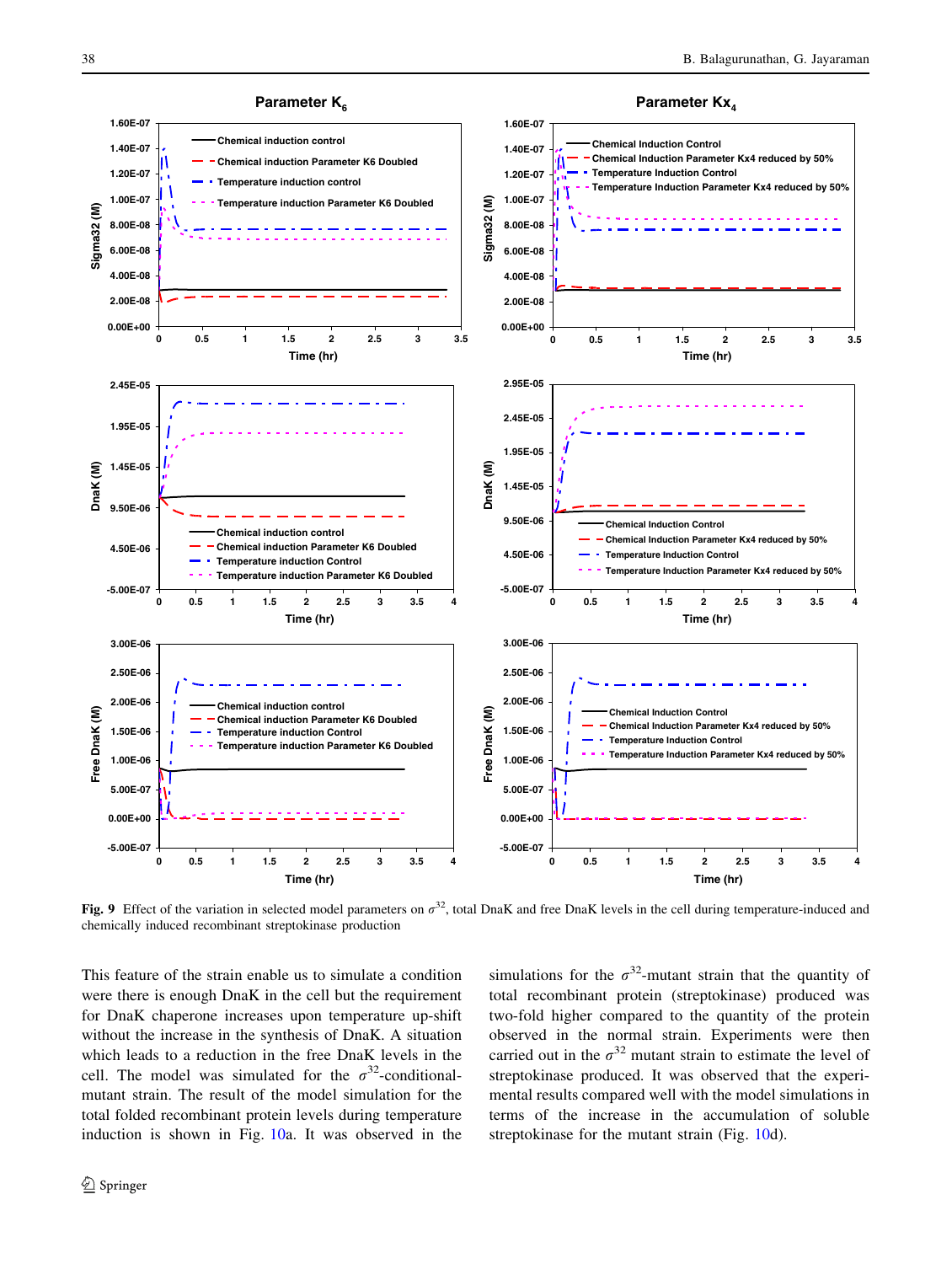**e**

**f**

**d**

**BL21(DE3) Temp Shift(30-37°C) CAG597 Temp Shift (30-37°C)**

<span id="page-12-0"></span>

Fig. 10 Model Validation—Simulations and experimental data of mutant strain. a, b, and c Comparison of the model simulations for the levels of streptokinase, total DnaK and free DnaK in the cell, respectively, during temperature induction in the normal strain BL21 (DE3) and  $\sigma^{32}$  mutant strain CAG597. d Comparison of the experimental data (shake flask cultivation) for the level of streptokinase produced during temperature induction in the normal strain

The DnaK levels in the  $\sigma^{32}$  mutant strain after the temperature shift was analyzed by Western Blot. The change in DnaK levels after the shifting the cultivation temperatures from 30 to  $37^{\circ}$ C in the BL21 (DE3) strain and CAG597 (the  $\sigma^{32}$ -mutant strain) is shown in Fig. 10e. The densitometric analysis of the Western blot showing the DnaK levels normalized to the zeroth hour sample is shown in Fig. 10f. As expected, the down-regulation of  $\sigma^{32}$  lead to a small reduction in the DnaK levels in the  $\sigma^{32}$ -mutant

BL21 (DE3) and  $\sigma^{32}$  mutant strain CAG597. Western Blot analysis of the DnaK levels in the normal strain BL21 (DE3) and the  $\sigma^{32}$  mutant strain CAG597 (e) after the shift in cultivation temperature from 30– 37°C for temperature induced recombinant streptokinase production. Lane 1–5 corresponds to samples taken 0, 10, 20, 30, and 60 min after the temperature shift. f Densitometric analysis of Western Blot. The band intensities were normalized with zeroth hour sample

strain. This was also observed in the model simulations (Fig. 10b). Further, the model simulations also showed a decreased free DnaK levels in the mutant strain (Fig. 10c). Therefore, it could be concluded that the decrease in free DnaK levels in the  $\sigma^{32}$ -mutant strain would have led to an increase in streptokinase production. However, in the  $\sigma^{32}$ mutant strain, extensive aggregation and proteolytic processing of the recombinant streptokinase was observed (Data not shown).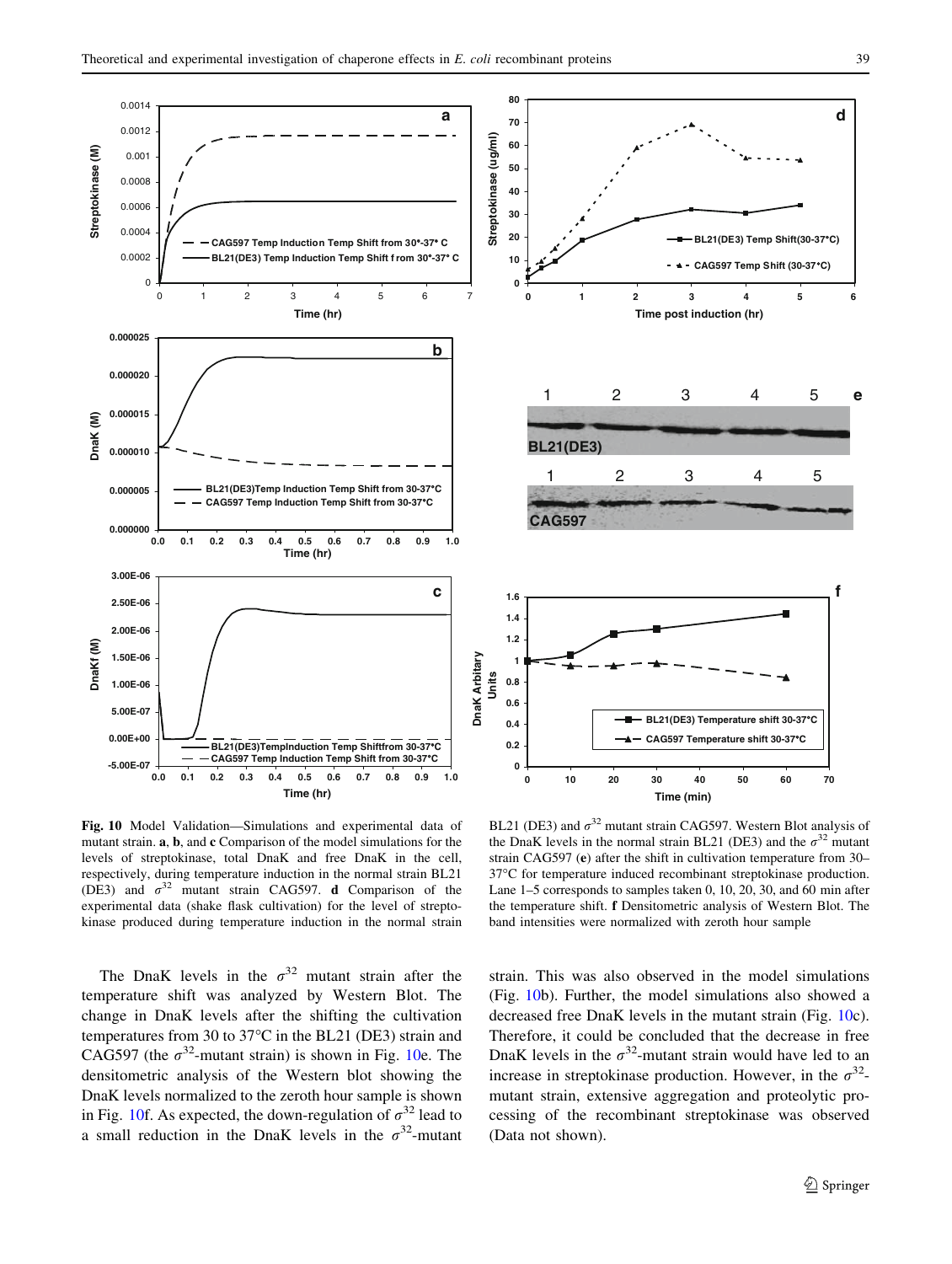<span id="page-13-0"></span>The alternative transcription factor  $\sigma^{32}$  plays a vital role in the cell and it is essential for the viability of the cells at higher temperatures. Further, mutating  $\sigma^{32}$  may affect the

cells in several ways and mutating this protein is not a feasible solution for the temperature-inducible production of soluble recombinant proteins, as a lot of proteins

Table 1 Components of the model developed for the cellular response to temperature induced recombinant streptokinase production

| Components               | Description                                                                           |
|--------------------------|---------------------------------------------------------------------------------------|
| $\sigma^{32}$            | Alternative transcription factor                                                      |
| $\sigma^{70}$            | Vegetative transcription factor                                                       |
| D                        | Non-specific DNA binding site                                                         |
| DnaK                     | DnaK chaperone team                                                                   |
| FtsH                     | Heat-shock protease (s) responsible for chaperone mediated proteolysis                |
| GroEL                    | GroEL chaperone team                                                                  |
| HslVU                    | Heat-shock protease (s) responsible for direct proteolysis                            |
| pcn                      | Recombinant gene promoter                                                             |
| Pfolded                  | Total folded proteins in the cell                                                     |
| Pg                       | Housekeeping gene promoter                                                            |
| Ph                       | Heat-shock gene promoter                                                              |
| Punfolded                | Total Unfolded proteins in the cell                                                   |
| RecP                     | Total Recombinant protein                                                             |
| RecPA                    | Aggregated recombinant protein                                                        |
| RecPfolded               | Folded recombinant protein                                                            |
| RecPI                    | Recombinant protein initial translational product                                     |
| RecPunfolded             | Unfolded/Misfolded recombinant protein                                                |
| <b>RNAP</b>              | RNA polymerase in the cell                                                            |
| T Protein                | Total protein in the cell                                                             |
| Subscript 'f'            | Free concentration of the species                                                     |
| Subscript 't'            | Total concentration of the species                                                    |
| Complexes                | Description                                                                           |
| $\sigma^{32}$ :DnaK      | Complex between $\sigma^{32}$ and DnaK                                                |
| $\sigma^{32}$ :DnaK:FtsH | Complex between DnaK bound $\sigma^{32}$ and FtsH                                     |
| $\sigma^{32}$ :GroEL     | Complex between $\sigma^{32}$ and GroEL                                               |
| $\sigma^{32}$ :HslVU     | Complex between $\sigma^{32}$ and HslVU                                               |
| Punfolded:DnaK           | Complex between unfolded proteins in the cell and DnaK                                |
| Punfolded:GroEL          | Complex between unfolded proteins in the cell and GroEL                               |
| RecPA:DnaK               | Complex between DnaK and aggregated recombinant protein                               |
| RecPI:DnaK               | Complex between DnaK and recombinant protein initial translation product              |
| RecPI:DnaK:FtsH          | Complex between DnaK bound recombinant protein initial translation product and FtsH   |
| RecPI:RecPI              | Aggregation of recombinant protein initial translation product                        |
| RecPunfolded:DnaK        | Complex between DnaK and unfolded recombinant protein                                 |
| RecPunfolded:DnaK:FtsH   | Complex between DnaK bound unfolded recombinant protein and FtsH                      |
| RecPunfolded:GroEL       | Complex between GroEL and unfolded recombinant protein                                |
| RecPunfolded:HslVU       | Complex between HslVU and unfolded recombinant protein                                |
| RNAP:D                   | Complex between RNA polymerase and non-specific DNA binding sites                     |
| RNAP: $\sigma^{32}$      | Complex between RNA polymerase and $\sigma^{32}$                                      |
| RNAP: $\sigma^{70}$      | Complex between RNA polymerase and $\sigma^{70}$                                      |
| RNAP: $\sigma^{32}$ :D   | Complex between $\sigma^{32}$ bound RNA Polymerase and non-specific DNA binding sites |
| RNAP: $\sigma^{32}$ :ph  | Complex between $\sigma^{32}$ bound RNA polymerase and heat-shock gene promoters      |
| RNAP: $\sigma^{70}$ :D   | Complex between $\sigma^{70}$ bound RNA Polymerase and non-specific DNA binding sites |
| RNAP: $\sigma^{70}$ :pg  | Complex between $\sigma^{70}$ bound RNA polymerase and housekeeping gene promoters    |
| RNAP: $\sigma^{70}$ :pcn | Complex between $\sigma^{70}$ bound RNA polymerase and recombinant gene promoter      |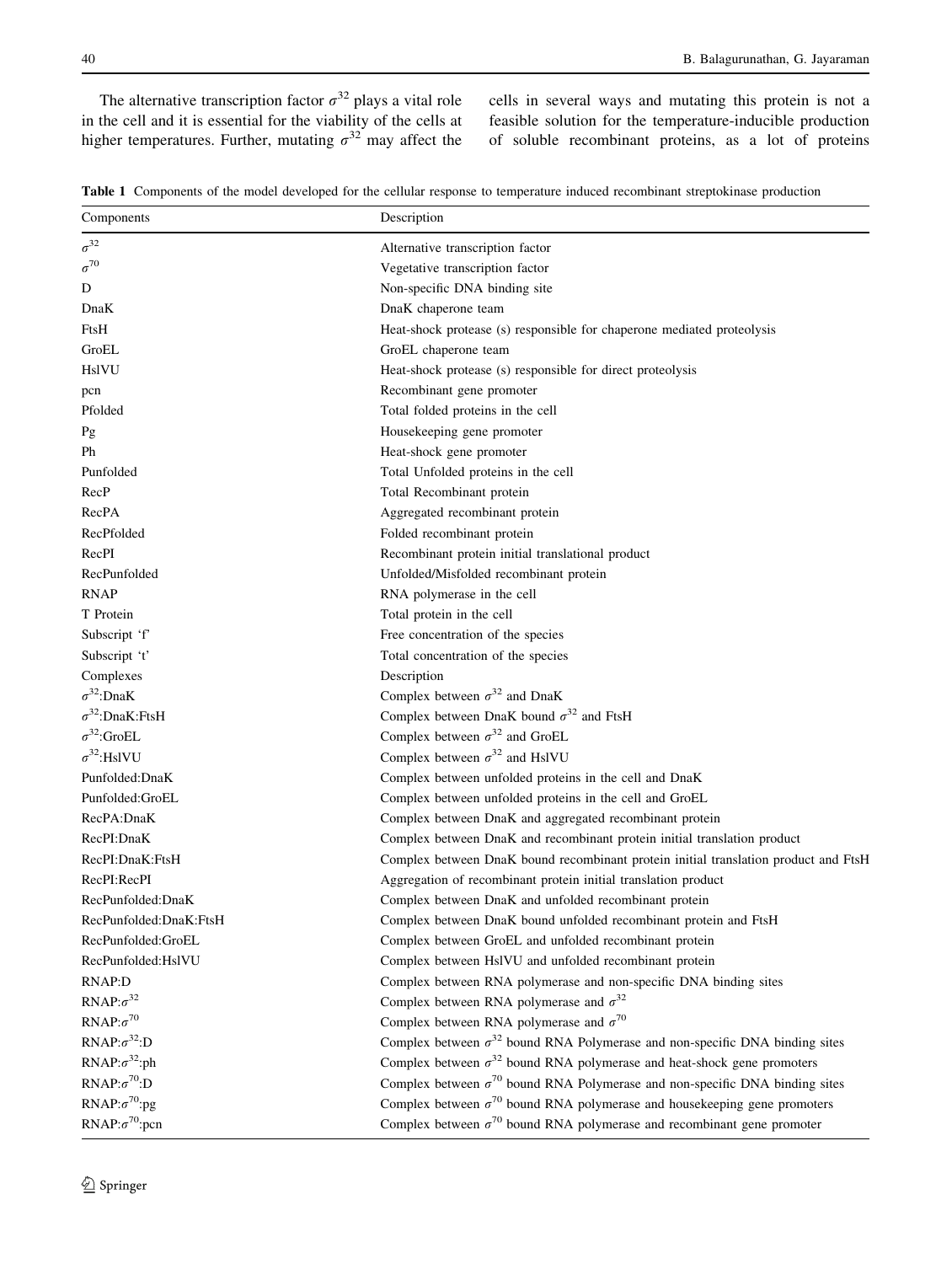# <span id="page-14-0"></span>Table 2 List of model equations

| S. No | Equation and description                                                                                                                                          |
|-------|-------------------------------------------------------------------------------------------------------------------------------------------------------------------|
| 1     | $\frac{d[mRNA(\sigma^{32})]}{dt} = K_{m1} * [RNAP:\sigma^{70}:\text{pg}] - K_{md} * [mRNA(\sigma^{32})] - \mu * [mRNA(\sigma^{32})]$                              |
|       | This equation describes the rate of change of $\sigma^{32}$ mRNA in the cell                                                                                      |
| 2     | $\frac{d[\sigma_t^{32}]}{dt} = K_{TL} * \eta * [mRNA(\sigma^{32})] - K_{pd} * [\sigma_t^{32}] - \mu * [\sigma_t^{32}]$                                            |
|       | $- K_{x1} * [\sigma^{32}:\text{DnaK:FtsH}] - K_{x2} * [\sigma^{32}:\text{HslVU}] - K_{x3} * [\sigma^{32}:\text{GroEL}]$                                           |
|       | This equation describes the rate of change of Total $\sigma^{32}$ in the cell                                                                                     |
| 3     | $[\sigma_t^{32}] = [\sigma_f^{32}] + [\sigma^{32}:\text{DnaK}] + [\sigma^{32}:\text{HslVU}] + [\sigma^{32}:\text{DnaK}:\text{FtsH}] + [\sigma^{32}:\text{GroEL}]$ |
|       | + $[RNAP:\sigma^{32}] + [RNAP:\sigma^{32}:\text{ph}] + [RNAP:\sigma^{32}:\text{D}]$                                                                               |
|       | The mass balance equation for $\sigma^{32}$                                                                                                                       |
| 4     | $\frac{\text{d}[mRNA(DnaK)]}{\text{d}t} = K_{m2} * [RNAP:\sigma^{32}:\text{ph}] - K_{md} * [mRNA(DnaK)] - \mu * [mRNA(DnaK)]$                                     |
|       | Rate of change of mRNA of DnaK chaperone team in the cell                                                                                                         |
| 5     | $\frac{d Dn a K_t }{dt} = K_{TL} * [mRNA(Dn a K)] - K_{pd} * [Dn a K_t] - \mu * [Dn a K_t]$                                                                       |
|       | Rate of change of Total DnaK in the cell                                                                                                                          |
| 6     | $[DanK_t] = [DanK_f] + [DanK:\sigma^{32}] + [DanK:\sigma^{32}:FtsH] + [DanK:Punfolded]$                                                                           |
|       | + [DnaK:RecPmisfolded] + [DnaK:RecPmisfolded:FtsH] + [DnaK:RecPA]                                                                                                 |
|       | Mass balance equation for DnaK Chaperone team                                                                                                                     |
| 7     | $\frac{d[mRNA(GroEL)]}{dt} = K_{m3} * [RNAP:\sigma^{32}:\text{ph}] - K_{md} * [mRNA(GroEL)] - \mu * [mRNA(GroEL)]$                                                |
|       | Rate of change of mRNA of GroEL chaperone team in the cell                                                                                                        |
| 8     | $\frac{d[GroEL_t]}{dt} = K_{TL} * [mRNA(GroEL)] - K_{pd} * [GroEL_t] - \mu * [GroEL_t]$                                                                           |
|       | Rate of change of Total GroEL in the cell                                                                                                                         |
| 9     | $[GroEL_t] = [GroEL_t] + [GroEL: \sigma^{32}] + [GroEL:Punfolded] + [GroEL:RecPmisfolded]$                                                                        |
| 10    | Mass balance equation for GroEL chaperone team<br>$\frac{d[mRNA(FtsH)]}{dt} = K_{m4} * [RNAP:\sigma^{32}:\text{ph}] - K_{md} * [mRNA(FtsH)] - \mu * [mRNA(FtsH)]$ |
|       | Rate of change of mRNA of FtsH in the cell                                                                                                                        |
| 11    | $\frac{d[FtsH_t]}{dt} = K_{TL} * [mRNA(FtsH)] - K_{pd} * [FtsH_t] - \mu * [FtsH_t]$                                                                               |
|       | Rate of change of total FtsH in the cell                                                                                                                          |
| 12    | $[{\rm FtsH}_t] = [{\rm FtsH}_f] + [{\rm DnaK}:\sigma^{32}\cdot{\rm FtsH}] + [{\rm DnaK}:\rm RecPunfolded\cdot{\rm FtsH}]$                                        |
|       | Mass Balance equation for FtsH Protease                                                                                                                           |
| 13    | $\tfrac{d[\text{mRNA(HsIVU)}]}{dt}=K_{m5}*[RNAP:\sigma^{32}:ph]-K_{md}*[mRNA(HsIVU)]-\mu*[mRNA(HsIVU)]$                                                           |
|       | Rate of change of mRNA of HslVU in the cell                                                                                                                       |
| 14    | $\frac{d[\text{Hs}]}{dt} = K_{TL} * [\text{mRNA(Hs}]}) - K_{pd} * [Hs}V] - \mu * [Hs}V]$                                                                          |
|       | Rate of change of Total HslVU in the cell                                                                                                                         |
| 15    | $[[HsIVU_t] = [HsIVU_f] + [HsIVU:\sigma^{32}] + [HsIVU:RecPunfolded]]$                                                                                            |
|       | Mass Balance equation for HslVU protease                                                                                                                          |
| 16    | $\frac{\text{d}[mRNA(TProtein)]}{\text{d}t} = K_{m6} - K_{md} * [mRNA(TProtein)] - \mu * [mRNA(TProtein)]$                                                        |
|       | Rate of change of mRNA of total proteins in the cell                                                                                                              |
| 17    | $\frac{d[Pfolded_t]}{dt} = K_{TL} * [mRNA(TProtein)] + K_{x4} * \{ [Punfolded:DnaK] + [Punfolded:GroEL] \}$                                                       |
|       | $- K_{x5} * [Pfolded_t] - K_{pd} * [Pfolded_t] - \mu * [Pfolded_t]$                                                                                               |
|       | Rate of change of the total folded proteins in the cell                                                                                                           |
| 18    | $\frac{d[Punfolded_t]}{dt} = K_{x5} * [Pfolded_t] - K_{x4} * \{ [Punfolded:DnaK] + [Punfolded:GroEL] \}$                                                          |
|       | $- K_{pd} * [Punfolded_t] - \mu * [Punfolded_t]$                                                                                                                  |
|       | Rate of change of total unfolded proteins in the cell                                                                                                             |
| 19    | $\frac{d[mRNA(RecP)]}{dt} = K_{m7} * [RNAP:\sigma^{70}:pcn] - K_{md} * [mRNA(RecP)] - \mu * [mRNA(RecP)]$                                                         |
|       | Rate of change of the mRNA of the recombinant protein in the cell.                                                                                                |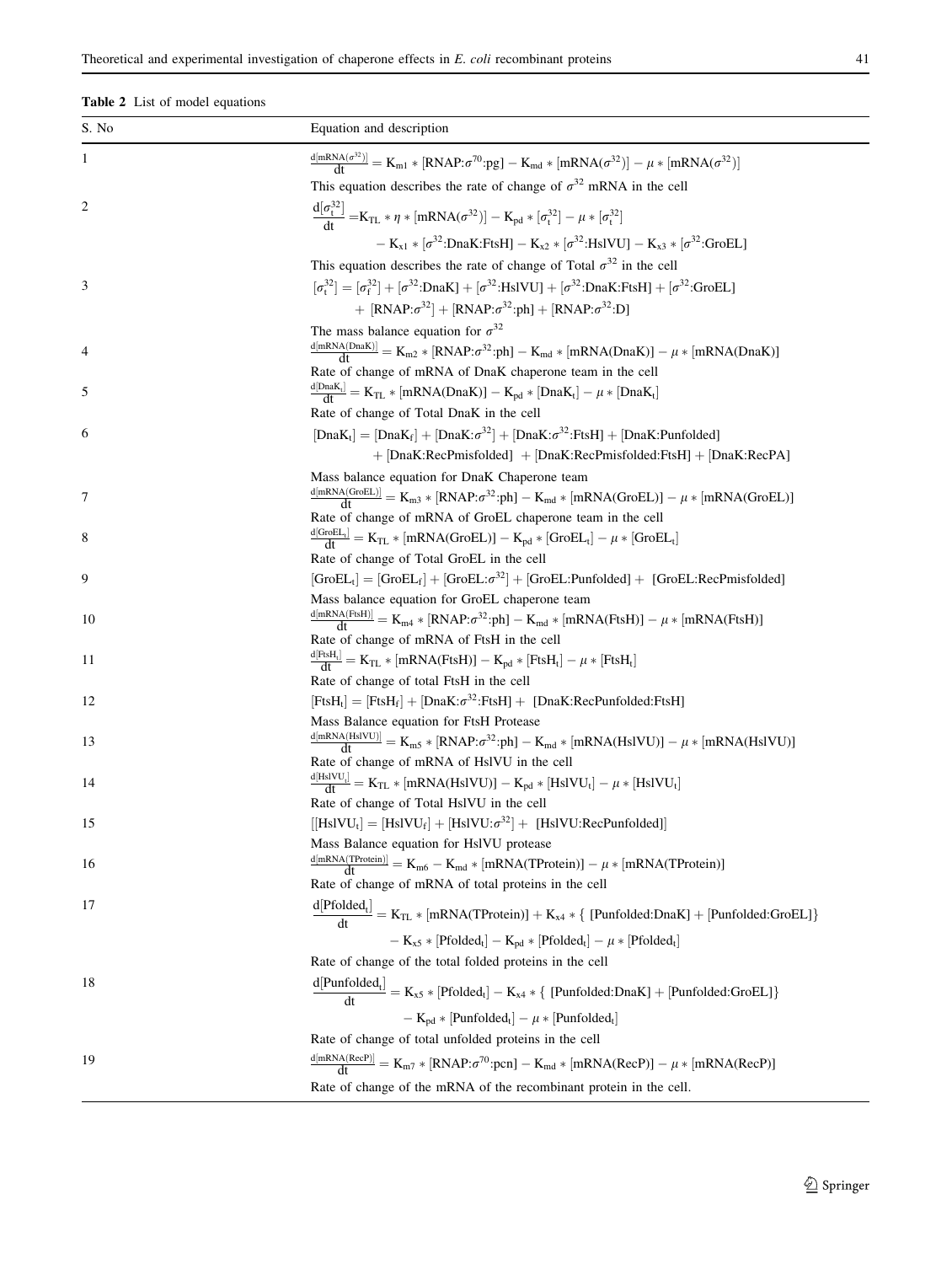|    | Equation and description                                                                                                                                        |
|----|-----------------------------------------------------------------------------------------------------------------------------------------------------------------|
| 20 | $\frac{d[RecPI_t]}{dt} = K_{TL} * [mRNA(RecP)] - K_{x6} * [RecPI_f] - K_{x9} * [RecPI_f]$                                                                       |
|    | $- K_{x7} * [RecPI:RecPI] - K_{x1} * [RecPI:DnaK:FtsH]$                                                                                                         |
|    |                                                                                                                                                                 |
|    | $-K_{\rm pd} * [\rm RecPI_t] - \mu * [\rm RecPI_t]$                                                                                                             |
|    | Rate of change of the total initial translation product in the cell                                                                                             |
| 21 | $[RecPI_t] = [RecPI_f] + [RecPI:DnaK:FtsH] + [RecPI:DnaK] + [RecPI:RecPI]$<br>Mass Balance equation for the Initial translation product of recombinant protein. |
| 22 |                                                                                                                                                                 |
|    | $\frac{d[RecPFolded_t]}{dt} = K_{x6} * [RecPI_f] + K_{x10} * [RecPunfolded:GroEL] - K_{pd} * [RecPfolded_t]$                                                    |
|    | $-\mu$ * [RecPfolded <sub>t</sub> ]                                                                                                                             |
|    | Rate of change of the folded recombinant protein in the cell                                                                                                    |
| 23 | $\frac{d[RecPunfolded_t]}{dt} = K_{x9} * [RecPI_f] + K_{x8} * [RecPA:DnaK]$                                                                                     |
|    | $- K_{x1} * [RecPunfolded: DnaK:FtsH] - K_{x10} * [RecPunfolded: GroEL]$                                                                                        |
|    | $- K_{x2} * [RecPunfolded: HslVU] - K_{pd} * [RecPunfolded_t] - \mu * [RecPunfolded_t]$                                                                         |
|    | Rate of change of the total unfolded recombinant protein in the cell                                                                                            |
| 24 | $[RecPunfolded_t] = [RecPunfolded_f] + [RecPunfolded:GroEL] + [RecPunfolded:HslVU]$                                                                             |
|    | + [RecPUnfolded:DnaK] + [RecPunfolded:DnaK:FtsH]                                                                                                                |
|    | Mass balance equation for the total unfolded recombinant protein in the cell                                                                                    |
| 25 | $\frac{d[\text{RecPA}_t]}{dt} = K_{x7} * [\text{RecPI:RecPI}] - K_{x8} * [\text{RecPA:DnaK}] - K_{pd} * [\text{RecPA}_t] - \mu * [\text{RecPA}_t]$              |
|    | Rate of change of the total aggregated recombinant protein in the cell                                                                                          |
| 26 | $[RecPA_t] = [RecPA_f] + [RecPA:DnaK]$                                                                                                                          |
|    | Mass Balance equation for the aggregated recombinant protein in the cell                                                                                        |
| 27 | $[Punfolded_t] = [Punfolded_f] + [Punfolded:DnaK] + [Punfolded:GroEL]$                                                                                          |
|    | Mass Balance equation for total unfolded protein in the cell                                                                                                    |
| 28 | $[RNAP_t] = [RNAP_f] + [RNAP:\sigma^{32}] + [RNAP:\sigma^{70}] + [RNAP:\sigma^{32}:\text{ph}] + [RNAP:\sigma^{70}:\text{pg}]$                                   |
|    | + $[RNAP:\sigma^{32}:D]$ + $[RNAP:\sigma^{70}:D]$ + $[RNAP:D]$                                                                                                  |
|    | Mass balance equation for total RNA Polymerase in the cell                                                                                                      |
| 29 | $[\sigma_t^{70}] = [\sigma_f^{70}] + [RNAP:\sigma^{70}] + [RNAP:\sigma^{70} : ph] + [RNAP:\sigma^{70} : D]$                                                     |
|    | Mass balance equation for total $\sigma^{70}$ in the cell                                                                                                       |
| 30 | $[\text{RNAP:}\sigma^{70}] = \text{K}_1 * \sigma_f^{70} * \text{RNAP}_f$                                                                                        |
|    | Binding equation for $\sigma^{70}$ and RNA polymerase                                                                                                           |
| 31 | $[RNAP:\sigma^{32}] = K_2 * \sigma_f^{32} * RNAP_f$                                                                                                             |
|    | Binding equation for $\sigma^{32}$ and RNA polymerase                                                                                                           |
| 32 | $[RNAP:\sigma^{70}:\text{pg}] = K_3 * [RNAP:\sigma^{70}] * \{ [pg_t] - [RNAP:\sigma^{70}:\text{pg}] \}$                                                         |
|    | Binding equation for $\sigma^{70}$ : RNA Polymerase with house keeping gene promoters                                                                           |
| 33 | $[RNAP:\sigma^{32}:\text{ph}] = K_4 * [RNAP:\sigma^{32}] * \{ [ph_t] - [RNAP:\sigma^{32}:\text{ph}] \}$                                                         |
|    | Binding equation for $\sigma^{32}$ : RNA polymerase with heat-shock gene promoters                                                                              |
| 34 | $[RNAP:D] = K_6 * RNAP_f * D_t$                                                                                                                                 |
|    | Binding equation for RNA polymerase and non-specific DNA binding sites                                                                                          |
| 35 | $[RNAP:\sigma^{70}:D] = K_7 * [RNAP:\sigma^{70}] * D_t$                                                                                                         |
|    | Binding equation for $\sigma^{70}$ : RNA polymerase and non-specific DNA binding sites                                                                          |
| 36 | $[RNAP:\sigma^{32}:D] = K_8 * [RNAP:\sigma^{32}] * D_t$                                                                                                         |
|    | Binding equation for $\sigma^{32}$ : RNA polymerase and non-specific DNA binding sites                                                                          |
| 37 | $[\sigma^{32}:DnaK] = K_9 * \sigma_f^{32} * DnaK_f$                                                                                                             |
|    | Binding equation for $\sigma^{32}$ and DnaK                                                                                                                     |
| 38 | $[\sigma^{32}:\text{GroEL}] = K_{10} * \sigma_f^{32} * \text{GroEL}_f$                                                                                          |
|    | Binding equation for $\sigma^{32}$ and GroEL                                                                                                                    |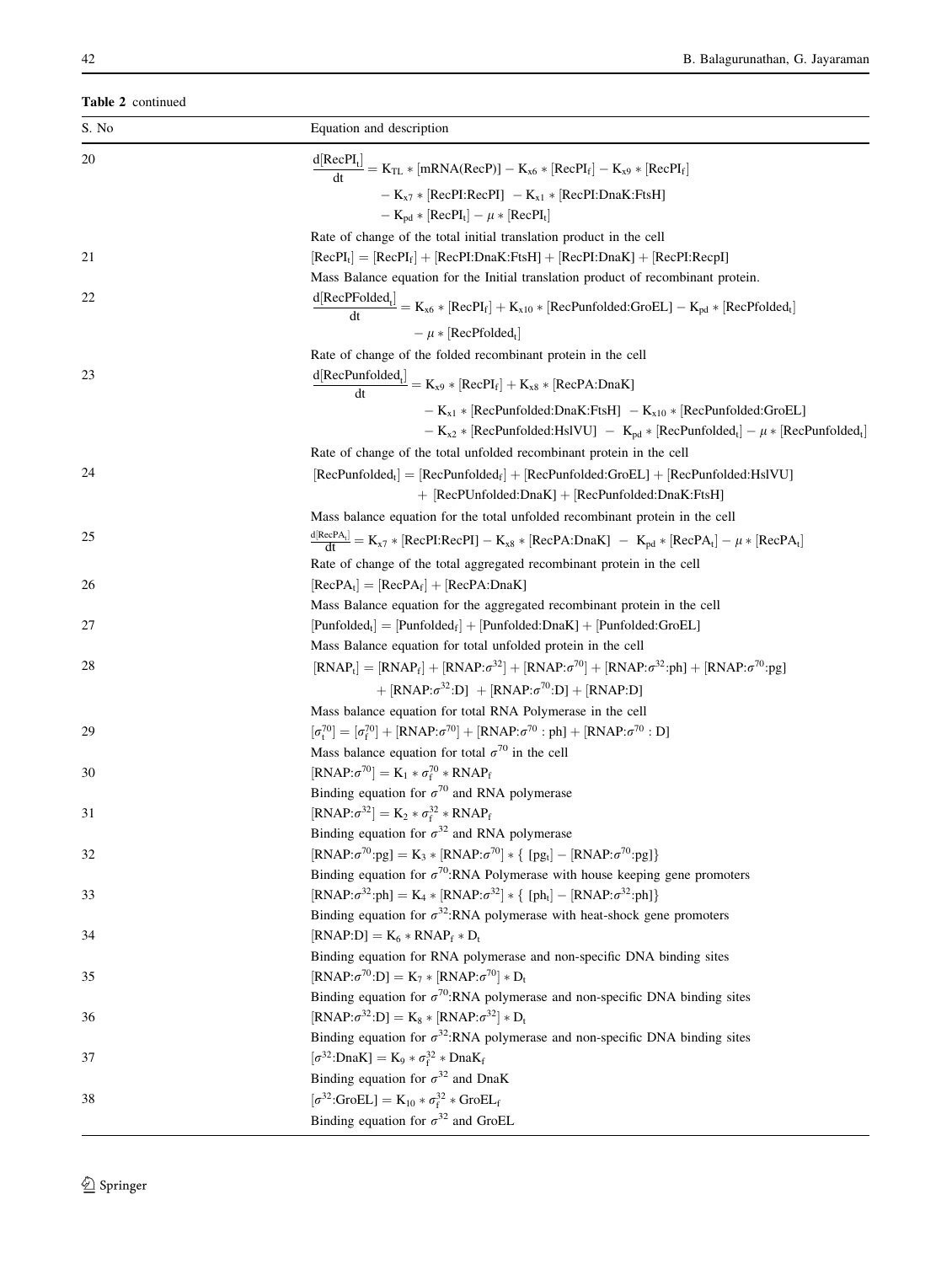## <span id="page-16-0"></span>Table 2 continued

| S. No | Equation and description                                                                                   |
|-------|------------------------------------------------------------------------------------------------------------|
| 39    | $[\sigma^{32}:HslVU] = K_{11} * \sigma_f^{32} * HslVU_f$                                                   |
|       | Binding equation for $\sigma^{32}$ and HslVU                                                               |
| 40    | $[\sigma^{32}:$ DnaK:FtsH] = K <sub>12</sub> * $[\sigma^{32}:$ DnaK]*FtsH <sub>f</sub>                     |
|       | Binding equation for $\sigma^{32}$ : DnaK and FtsH                                                         |
| 41    | $[Punfolded:DnaK] = K_{13} * Punfolded_f * DnaK_f$                                                         |
|       | Binding equation for unfolded proteins and DnaK                                                            |
| 42    | $[Punfolded:GroEL] = K_{14} * Punfolded_f * GroEL_f$                                                       |
|       | Binding equation for unfolded proteins and GroEL                                                           |
| 43    | $[RecPI:DnaK] = K_{15} * RecPI_f * DnaK_f$                                                                 |
|       | Binding equation for recombinant protein initial translational product and DnaK                            |
| 44    | $[RecPI:DnaK:FtsH] = K_{16} * [RecPI:DnaK]*FtsH_f$                                                         |
|       | Binding equation for RecPI:DnaK and FtsH                                                                   |
| 45    | $[RecPunfolded:DnaK] = K_{17} * RecPunfolded_f * DnaK_f$                                                   |
|       | Binding equation for unfolded recombinant protein and DnaK                                                 |
| 46    | $[RecPunfolded:GroEL] = K_{18} * RecPunfolded_f * GroEL_f$                                                 |
|       | Binding equation for unfolded recombinant protein and GroEL                                                |
| 47    | $[RecPunfolded:DnaK:FtsH] = K_{19} * [RecPunfolded:DnaK]*FtsH_f$                                           |
|       | Binding equation for RecPunfolded: DnaK and FtsH                                                           |
| 48    | $[RecPI:RecPI] = K_{20} * RecPI_f * RecPI_f$                                                               |
|       | Aggregation rate of the recombinant protein initial translation product                                    |
| 49    | $[RecPA:DnaK] = K_{21} * RecPA_f * DnaK_f$                                                                 |
|       | Binding equation for aggregated recombinant protein and DnaK                                               |
| 50    | $[RecPunfolded:HslVU] = K_{22} * RecPunfolded_f * HslVU_f$                                                 |
|       | Binding equation for unfolded recombinant protein and HslVU                                                |
| 51    | $[RNAP:\sigma^{70}:\text{pcn}] = K_5 * [RNAP:\sigma^{70}] * \{ [pcn_t] - [RNAP:\sigma^{70}:\text{pcn}] \}$ |
|       | Binding equation for $\sigma^{70}$ : RNAP to recombinant gene promoters                                    |

Table 3 List of parameters used in the model

| Parameter      | Description                                                                              | Value                | Reference                            |
|----------------|------------------------------------------------------------------------------------------|----------------------|--------------------------------------|
| $K_1$          | Association constant between RNAP and $\sigma^{70}$                                      | 4e9 $M^{-1}$         | Maeda et al. 2000                    |
| $K_2$          | Association constant between RNAP and $\sigma^{32}$                                      | $1e9 M^{-1}$         | Maeda et al. 2000                    |
| $K_3$          | Association constant between RNAP: $\sigma^{70}$ and pg                                  | $1e8 \, M^{-1}$      | Assumed based on Roe et al. 1985     |
| $K_4$          | Association constant between $\text{RNAP:}\sigma^{32}$ and ph                            | $3e8 M^{-1}$         | Assumed based on Roe et al. 1985     |
| $K_5$          | Association constant between RNAP and pcn                                                | $3e9 M^{-1}$         | Modified from Ujvari and Martin 1996 |
| $K_6$          | Association constant between RNAP and non-specific DNA<br>binding site D                 | 1e6 $M^{-1}$         | Grigorova et al. 2006                |
| K <sub>7</sub> | Association constant between $RNAP:\sigma^{70}$ and D                                    | $1e5 M^{-1}$         | Grigorova et al. 2006                |
| $K_8$          | Association constant between RNAP: $\sigma^{32}$ and D                                   | $1e5 \text{ M}^{-1}$ | Grigorova et al. 2006                |
| $K_9$          | Association constant between $\sigma^{32}$ and DnaK                                      | $3e5 M^{-1}$         | Chattopadhyay and Roy 2002           |
| $K_{10}$       | Association constant between $\sigma^{32}$ and GroEL                                     | $1e6 M^{-1}$         | Guisbert et al. 2004                 |
| $K_{11}$       | Association constant between $\sigma^{32}$ and HsIVU                                     | $1e8 \text{ M}^{-1}$ | Gamer et al. 1996                    |
| $K_{12}$       | Association constant between $\sigma^{32}$ :DnaK and FtsH                                | $1e8 \, M^{-1}$      | Gamer et al. 1996                    |
| $K_{13}$       | Association constant between Unfolded proteins and DnaK                                  | $2e6 M^{-1}$         | Siegenthaler and Christen 2006       |
| $K_{14}$       | Association constant between Unfolded proteins and GroEL                                 | $1e6 M^{-1}$         | Lin et al. 1995                      |
| $K_{15}$       | Association constant between Recombinant protein Initial<br>translation product and DnaK | $1e6 M^{-1}$         | Assumed based on Koller et al. 2002  |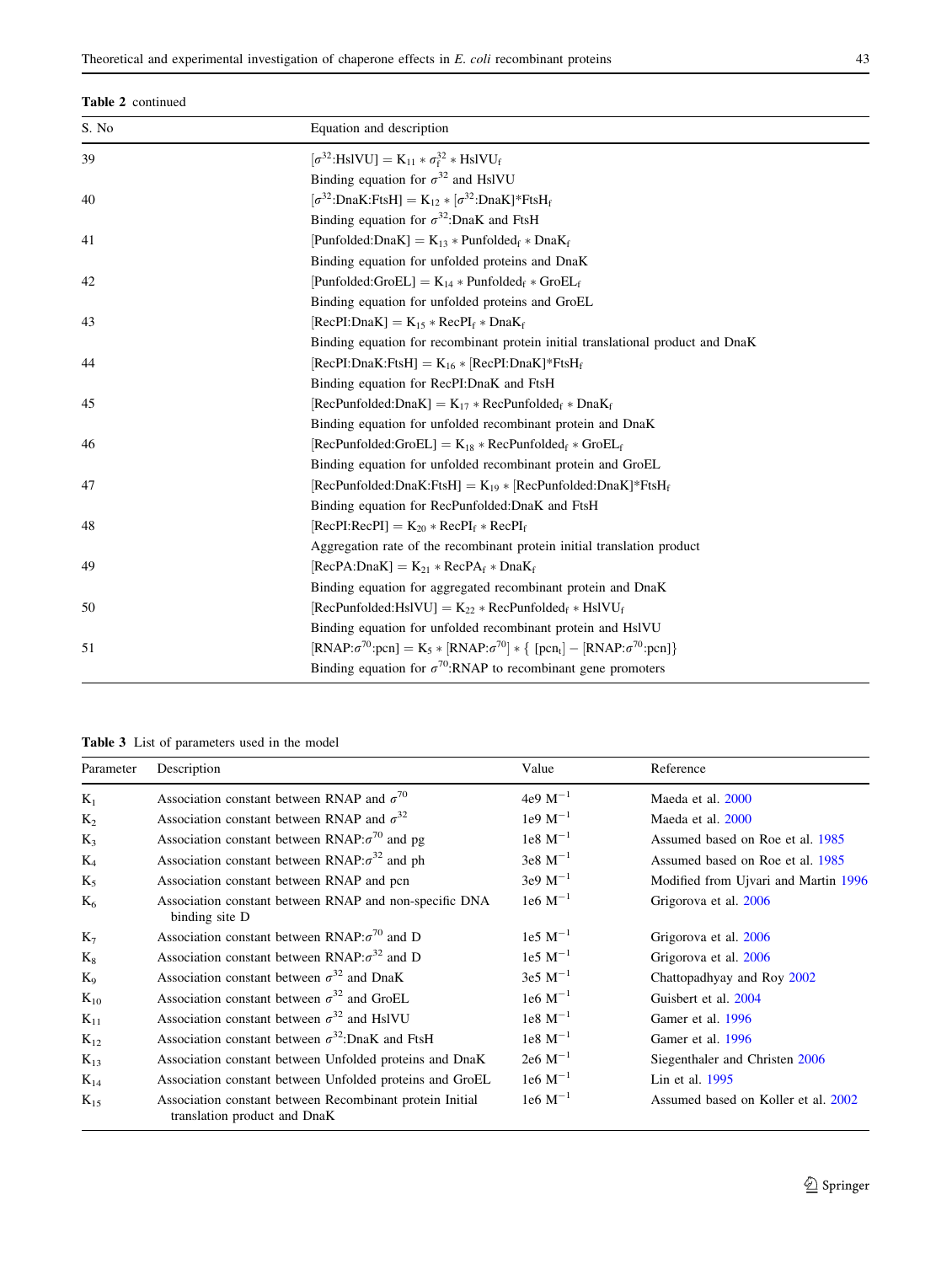## Table 3 continued

| Parameter                  | Description                                                                                   | Value                                 | Reference                             |
|----------------------------|-----------------------------------------------------------------------------------------------|---------------------------------------|---------------------------------------|
| $\mathrm{K}_{16}$          | Association constant between DnaK:Recombinant protein<br>Initial translation product and FtsH | $1e7 \text{ M}^{-1}$                  | Kurata et al. 2006                    |
| $K_{17}$                   | Association constant between Misfolded Recombinant protein<br>and DnaK                        | $1e6 M^{-1}$                          | Assumed based on Koller et al. 2002   |
| $K_{18}$                   | Association constant between Misfolded Recombinant protein<br>and GroEL                       | $1e6 M^{-1}$                          | Lin et al. 1995                       |
| $K_{19}$                   | Association constant between DnaK: Misfolded Recombinant<br>protein with FtsH                 | $1e6 M^{-1}$                          | Assumed based on Koller et al. 2002   |
| $K_{20}$                   | Association between Misfolded Recombinant protein to form<br>aggregates                       | $1e6 M^{-1}$                          | Assumed                               |
| $K_{21}$                   | Association constant between Aggregated Recombinant<br>protein and DnaK                       | $1e6 M^{-1}$                          | Assumed based on Koller et al. 2002   |
| $\rm K_{22}$               | Association constant between Misfolded Recombinant protein<br>and HslVU                       | $1e7 \text{ M}^{-1}$                  | Assumed based on Koller et al. 2002   |
| $K_{x1}$                   | Degradation rate constant of FtsH bound protein molecules                                     | $5 \text{ min}^{-1}$                  | Kurata et al. 2006                    |
| $K_{x2}$                   | Degradation rate constant of HsIVU bound protein molecules                                    | $5 \text{ min}^{-1}$                  | Assumed based on Kurata et al. 2006   |
| $\rm K_{x3}$               | Inactivation rate of GroEL bound Sigma32                                                      | $5 \text{ min}^{-1}$                  | Assumed based on Guisbert et al. 2004 |
| $K_{x4}$                   | Folding rate constant for total cellular proteins                                             | $1.5e4 \text{ min}^{-1}$              | Kurata et al. 2006                    |
| $K_{x5}$                   | Misfolding rate constant of cellular proteins                                                 | 75, 150, 225 min <sup>-1</sup>        | Adjustable (Temp- dependent)          |
| $K_{\rm x6}$               | Intrinsic folding rate of the recombinant protein                                             | 90 min <sup><math>-1</math></sup>     | Gromiha et al. 2006                   |
| $K_{x7}$                   | Aggregation rate of the misfolded recombinant protein                                         | $0.5 \text{ min}^{-1}$                | Assumed based on Azuaga et al. 2002   |
| $K_{x8}$                   | Disaggregation rate of recombinant protein aggregates by<br>DnaK                              | $0.2 \text{ min}^{-1}$                | Assumed                               |
| $K_{x9}$                   | Misfolding rate of the recombinant Protein initial translation<br>product                     | $0.2 \text{ min}^{-1}$                | Assumed                               |
| $K_{x10}$                  | Assisted folding rate of the misfolded recombinant protein                                    | $6 \text{ min}^{-1}$                  | Assumed                               |
| $K_{m1}$                   | Transcription rate of $\sigma^{32}$                                                           | $0.001$ min <sup>-1</sup>             | Tunable                               |
| $K_{m2}$                   | Transcription rate of DnaK                                                                    | $30 \text{ min}^{-1}$                 | Tunable                               |
| $K_{m3}$                   | Transcription rate of GroEL                                                                   | $45 \text{ min}^{-1}$                 | Tunable                               |
| $K_{m4}$                   | Transcription rate of FtsH                                                                    | $1$ min <sup>-1</sup>                 | Tunable                               |
| $\mathrm{K}_{\mathrm{m5}}$ | Transcription rate of HslVU                                                                   | $2 \text{ min}^{-1}$                  | Tunable                               |
| $\mathrm{K}_{\mathrm{m6}}$ | Transcription rate of Total Protein                                                           | 5.7e-6 $M/min^{-1}$                   | Tunable                               |
| $K_{m7}$                   | Transcription rate of recombinant protein                                                     | Adjustable<br>$(60 \text{ min}^{-1})$ | Tunable                               |
| $K_{TL}$                   | Translation rate                                                                              | $20\ {\rm min}^{-1}$                  | Kurata et al. 2006                    |
| $K_{\rm md}$               | mRNA degradation rate                                                                         | $0.5\,\,\mathrm{min}^{-1}$            | Kurata et al. 2006                    |
| $K_{pd}$                   | Protein degradation rate                                                                      | $0.03 \text{ min}^{-1}$               | Kurata et al. 2006                    |
| μ                          | Specific growth rate (Dilution rate of intracellular components)                              | $0.0116$ min <sup>-1</sup>            | Calculated                            |
| η                          | Efficiency of translation of $\sigma^{32}$ mRNA                                               | 1, 5, 10                              | Adjustable (Temp dependent)           |
| $RNAP_t$                   | Total RNA Polymerase in the cell                                                              | 5.105e-6 M                            | Maeda et al. 2000                     |
| $\sigma_t^{70}$            | Total $\sigma^{70}$ in the cell                                                               | 1.778e-6 M                            | Maeda et al. 2000                     |
| pgt                        | Total housekeeping gene promoters in the cell                                                 | $1.016e-5$ M                          | Kurata et al. 2006                    |
| $ph_t$                     | Total heat-shock gene promoters in the cell                                                   | 7.62e-8 M                             | Kurata et al. 2006                    |
| $pen_t$                    | Total recombinant gene promoters in the cell (Plasmid copy<br>number)                         | 3.321e-8 M                            | Calculated                            |
| $D_t$                      | Total non-specific binding sites in the cell                                                  | 1.18e-2 M                             | Grigorova et al. 2006                 |

transcribed by  $\sigma^{32}$  also help in protein folding and enhancement of biological activity. Anti-sense mediated down-regulation of  $\sigma^{32}$  activity was found to enhance the

biological activity of Organophosphorus Hydrolase expressed in E. coli (Srivastava et al. [2000\)](#page-21-0). However, the yield of the protein was reduced to 60% of that obtained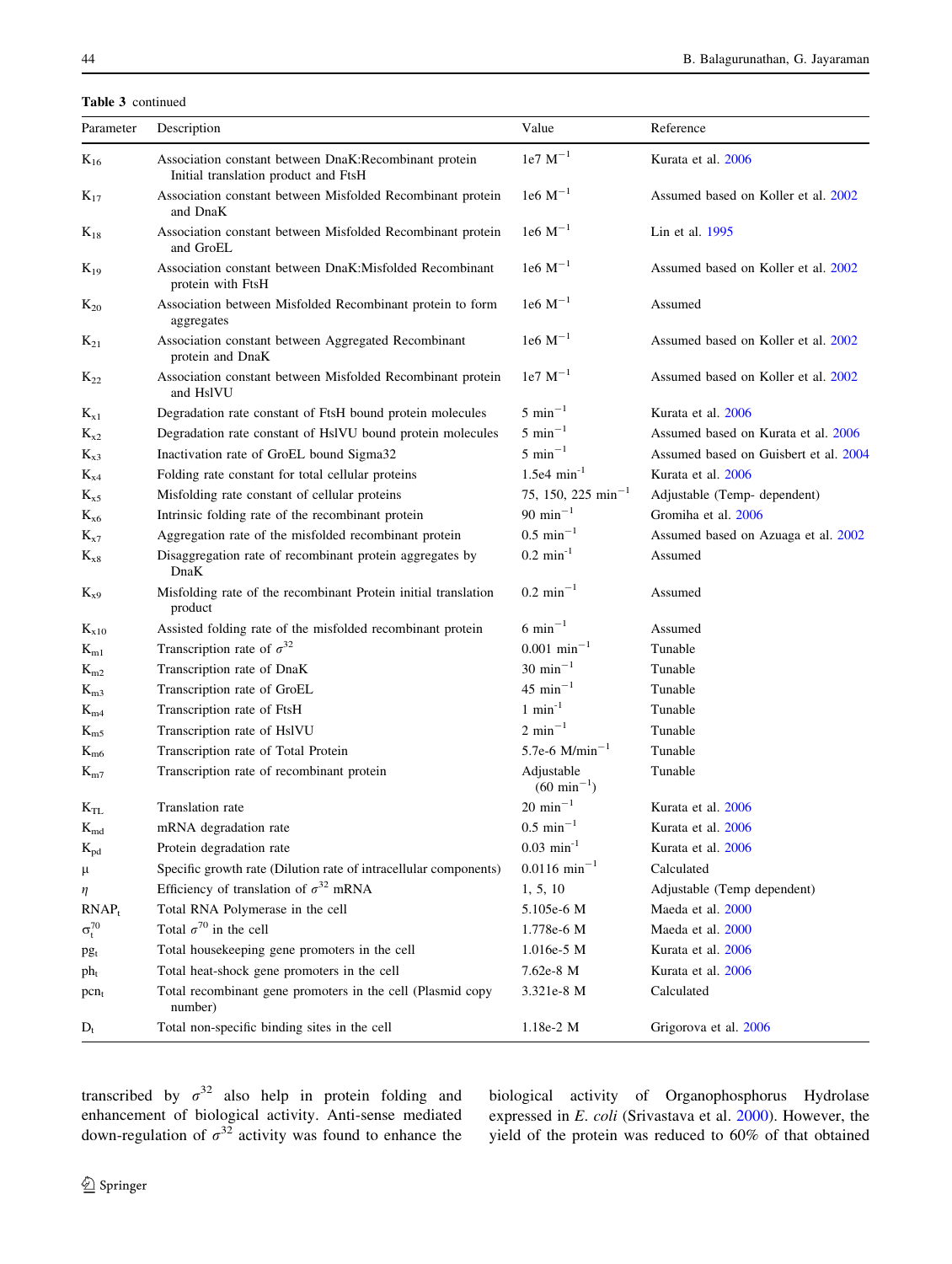| S. No          | Condition                                            | Parameter Values                                                                               |
|----------------|------------------------------------------------------|------------------------------------------------------------------------------------------------|
|                | Chemical induction                                   | $\eta = 1$ ; K <sub>x5</sub> = 75 min <sup>-1</sup> ; K <sub>m7</sub> = 60 min <sup>-1</sup>   |
|                | Temperature induction $(30-37^{\circ}C)$             | $\eta = 5$ ; K <sub>x5</sub> = 150 min <sup>-1</sup> ; K <sub>m7</sub> = 60 min <sup>-1</sup>  |
| 3              | DnaK co-expression                                   | $\eta = 1$ ; K <sub>x5</sub> = 75 min <sup>-1</sup> ; K <sub>m2</sub> = 60 min <sup>-1</sup> ; |
|                |                                                      | $K_{m7} = 60$ min <sup>-1</sup>                                                                |
| $\overline{4}$ | GroEL co-expression                                  | $\eta = 1$ ; K <sub>x5</sub> = 75 min <sup>-1</sup> ; K <sub>m3</sub> = 90 min <sup>-1</sup> ; |
|                |                                                      | $K_{m7} = 60$ min <sup>-1</sup>                                                                |
| 5              | DnaK and GroEL co-expression                         | $\eta = 1$ ; K <sub>x5</sub> = 75 min <sup>-1</sup> ; K <sub>m2</sub> = 60 min <sup>-1</sup> ; |
|                |                                                      | $K_{m3} = 90$ min <sup>-1</sup> ; $K_{m7} = 60$ min <sup>-1</sup>                              |
| 6              | Temperature induction in a $\sigma^{32}$ conditional | $\eta = 0.5$ ; K <sub>x5</sub> = 150 min <sup>-1</sup> ;                                       |
|                | mutant strain $(30-37^{\circ}C)$                     | $K_{m7} = 60$ min <sup>-1</sup>                                                                |

<span id="page-18-0"></span>Table 4 Values of parameters used for simulating different experimental conditions

Table 5 Initial conditions used for the simulation of the model

| S.<br>No | Variable                                                                       | <b>Initial Value</b><br>(M) |
|----------|--------------------------------------------------------------------------------|-----------------------------|
| 1        | mRNA of $\sigma^{32}$ [mRNA( $\sigma^{32}$ )]                                  | 1.162e-9                    |
| 2        | Total $\sigma^{32}$ [ $\sigma^{32}$ ]                                          | 4.483e-8                    |
| 3        | Free $\sigma^{32}$ [ $\sigma_f^{32}$ ]                                         | $3.32e-9$                   |
| 4        | mRNA of DnaK [mRNA (DnaK)]                                                     | 2.49e-9                     |
| 5        | Total DnaK [DnaK <sub>t</sub> ]                                                | 1.65e-5                     |
| 6        | Free DnaK [ $Dn a K_f$ ]                                                       | 2.142e-7                    |
| 7        | mRNA of GroEL [mRNA(GroEL)]                                                    | 2.49e-9                     |
| 8        | Total GroEL [GroEL <sub>1</sub> ]                                              | 1.65e-5                     |
| 9        | Free GroEL $[GroEL_f]$                                                         | 2.142e-7                    |
| 10       | mRNA of FtsH [mRNA(FtsH)]                                                      | 4.98e-8                     |
| 11       | Total FtsH [FtsH <sub>t</sub> ]                                                | 3.305e-6                    |
| 12       | Free FtsH [FtsH $_f$ ]                                                         | 3.274e-6                    |
| 13       | mRNA of HslVU [mRNA(HslVU)]                                                    | 1.6603e-9                   |
| 14       | Total HslVU [HslVU <sub>1</sub> ]                                              | 9.912e-7                    |
| 15       | Free HslVU [HslVU $_f$ ]                                                       | 9.895e-7                    |
| 16       | mRNA of Total protein in the cell<br>[mRNA(TProtein)]                          | 7.62e-6                     |
| 17       | Total folded protein in the cell [Pfolded <sub>t</sub> ]                       | 5.03e-3                     |
| 18       | Total unfolded protein in the cell $[Punfolded_t]$                             | 5.01e-5                     |
| 19       | Free unfolded protein in the cell [Punfolded $_f$ ]                            | 2.486e-5                    |
| 20       | Free RNA polymerases in the cell [RNAP <sub>f</sub> ]                          | $1e-6$                      |
| 21       | Free $\sigma^{70}$ in the cell $[\sigma_f^{70}]$                               | $3.54e-9$                   |
| 22       | mRNA of recombinant protein [mRNA(RecP)]                                       | $\theta$                    |
| 23       | Total recombinant protein initial translation<br>product [RecPI <sub>t</sub> ] | 0                           |
| 24       | Free recombinant protein initial translation<br>product $[RecPIf]$             | 0                           |
| 25       | Total Folded recombinant protein [RecPFolded <sub>t</sub> ]                    | 0                           |
| 26       | Total misfolded recombinant protein<br>[RecPunfolded <sub>t</sub> ]            | 0                           |
| 27       | Free misfolded recombinant protein<br>[ $RecP$ unfolded $_f$ ]                 | 0                           |
| 28       | Total aggregated recombinant protein [RecPA <sub>t</sub> ]                     | 0                           |
| 29       | Free aggregated recombinant protein [RecPAf]                                   | 0                           |

without the down-regulation of  $\sigma^{32}$ . These observations emphasize that selective redirection of the chaperone activity is a better strategy to enhance the productivity of recombinant proteins.

## Discussion

Temperature induction has been used for the production of several recombinant proteins in E. coli. The dynamics of the cellular response during temperature-induced recombinant protein over expression has been referred as a dual stress on the host cell (Harcum and Haddadin [2006](#page-20-0)). However, the dual stress situation arises mainly due to the nature and properties of the recombinant protein. The aggregation prone recombinant protein like basic human fibroblast growth factor, when induced using a temperature up-shift mechanism, was found to result in a continuous heat shock response (Hoffmann and Rinas [2000](#page-20-0)). The DnaK level was found to be higher during temperatureinduced recombinant protein over-expression compared to the condition where temperature up-shift was done for the non-recombinant strain. This is because of the competition of both the misfolded cellular proteins and the aggregating recombinant protein for DnaK chaperone team. Thus, the DnaK chaperone is not free to down-regulate the heatshock response by binding to and assisting the degradation of  $\sigma^{32}$ . Further, certain aggregation prone recombinant proteins when expressed in E. coli were observed to induce a heat shock-like response without any temperature upshift (Kanemori et al. [1994\)](#page-20-0).

In the case of soluble recombinant proteins like recombinant streptokinase the major stress on the cell is due to temperature up shift and not due to the misfolding of the recombinant protein. The up-regulation of the heat shock proteins or the induction of the heat-shock like response was not observed when recombinant streptokinase alone was over-expressed by chemical induction. However,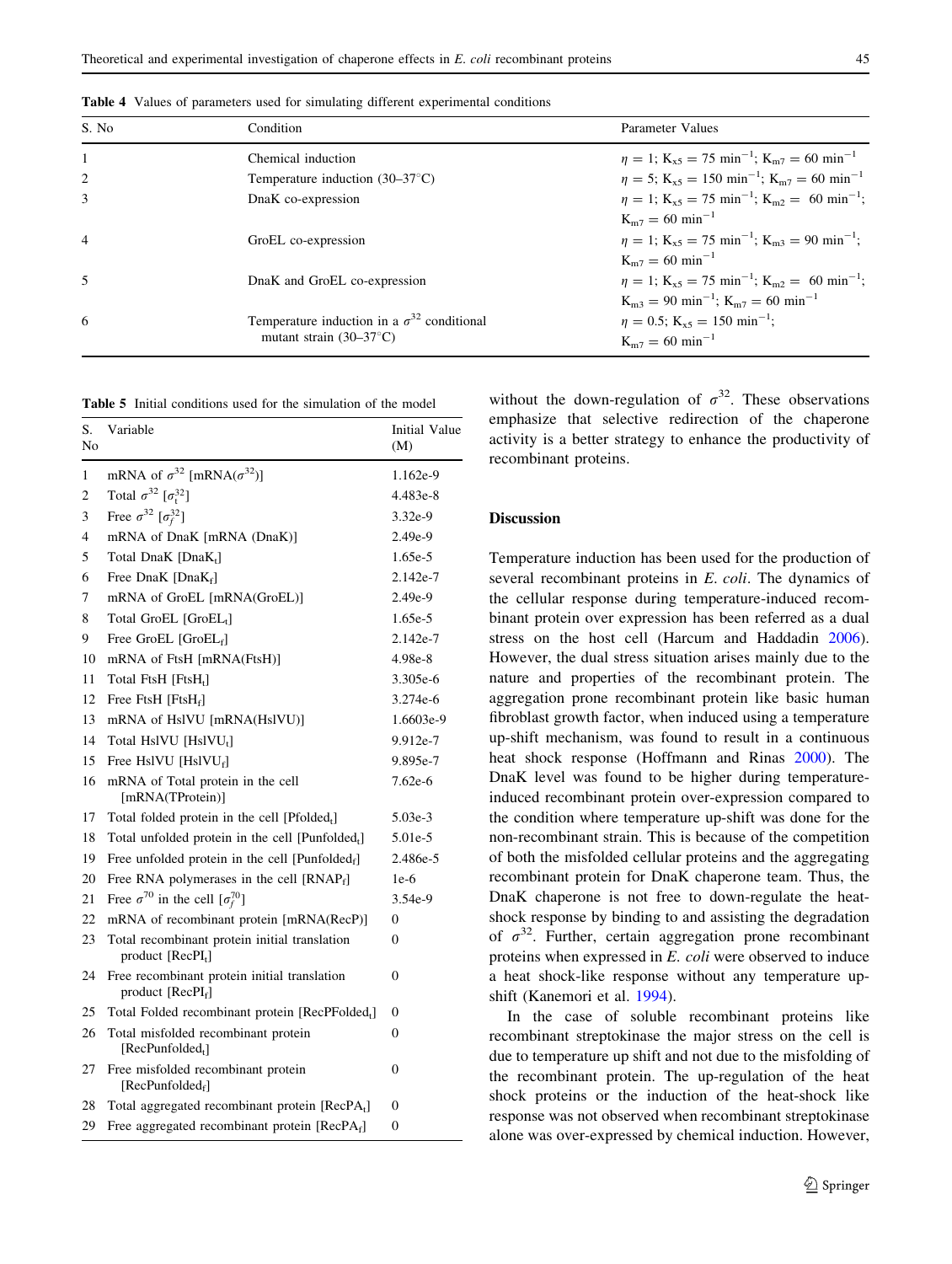when temperature up-shift was used as an induction mechanism, the up-regulated heat shock chaperones were found to influence the productivity of the soluble recombinant streptokinase.

There are several reports in literature citing the effect of chaperones on recombinant protein expression, solubilization and folding in E. coli based expression systems. Although there have been many experimental investigations on the effects of chaperone co-expression on aggregating recombinant proteins (Caspers et al. [1994](#page-20-0); Mogk et al. [1999](#page-20-0); Nishihara et al. [2000](#page-20-0)), there are very few such studies on soluble recombinant proteins (Kohda et al. [2002\)](#page-20-0). Our experimental investigations, involving coexpression of major chaperone teams, found that the role played by the molecular chaperones was different for a soluble recombinant protein as compared to the literature reports on aggregation-prone recombinant proteins (which often form inclusion bodies). Kohda et al. ([2002\)](#page-20-0) observed that coexpression of DnaK chaperone team lead to a significantly reduced level of the active recombinant protein (glutamate racemase) and attributed this to the accumulation of partially folded intermediates due to the absence of large quantities of GroEL chaperone team. However, in the present case, the DnaK chaperone team seems to impair productivity of streptokinase even in the presence of GroEL chaperone team and this indicates that the unavailability of GroEL chaperone team suggested by Kohda et al. could not be the reason for the reduced productivity. Enhancement in the biological activity of recombinant proteins during the co-expression of folding accessories has been extensively reported (Georgiou and Valax [1996](#page-20-0)). The enhancement in the activity of the recombinant protein is generally brought about by increasing the solubility of the recombinant protein (Caspers et al. [1994;](#page-20-0) Baneyx and Palumbo [2003\)](#page-20-0). However, the enhancement in the activity of highly soluble recombinant protein often results from better folding of the recombinant protein. Further, such a state of the protein cannot be generally quantified unless the recombinant protein possesses an enzymatic activity, as in the case of recombinant streptokinase or glutamate racemase (Kohda et al. [2002](#page-20-0)).

Further, based on isolated experimental investigations of individual chaperones, it is very difficult to predict the combined effect of all the major chaperones on a particular recombinant protein, given that the outcome depends on the recombinant protein characteristics as well as the dynamics of the stress response network. In this context, it would be more appropriate to formulate mathematical models which can simulate the network dynamics well and give insights on key parameters affecting the productivity as well as the quality of the recombinant protein. However, given the large number of heat-shock and other host cell proteins which interact with the recombinant protein,

modeling and simulation can become a complex and even intractable task. Therefore, it may be essential to isolate the important components of a network and its interactions with a recombinant protein in order to simplify the model and its corresponding simulations.

This work makes a modest beginning in this direction by formulating a deterministic model-based approach for investigating the effect of heat shock response on a soluble recombinant protein, induced by a temperature up-shift. A mechanistic network model is proposed for the interaction of the major heat shock proteins and the soluble recombinant streptokinase. The framework presented is generally applicable for the chaperone-mediated folding, aggregation, dis-aggregation and proteolysis of recombinant proteins. This model was coupled to a modified model of heat-shock response, in order to simulate the chaperone effects on temperature-induced recombinant protein production. The model simulations were found to have strong qualitative agreement with the experimental results. The sensitivity analysis for the model parameters, together with the model simulations for the  $\sigma^{32}$  mutant strain have indicated that down-regulation of  $\sigma^{32}$  (and hence DnaK) levels in the cell could result in enhanced productivity of recombinant streptokinase during temperature-induced expression. Further, the sensitivity analysis has also shown that selective down-regulation of the DnaK chaperone level or activity could lead to enhancement in the productivity.

Thus, our theoretical investigations have shown that it is the amount of free DnaK chaperone (and not the total DnaK level per se) that has the most significant effect on the productivity of the soluble recombinant streptokinase. Such insights may be difficult to capture by purely experimental investigations of chaperone co-expression, thus making it difficult to design rational strategies for enhancing cellular productivity. Therefore, a model-based approach may be more justified in certain circumstances, where protein characteristics and its interaction with host cell proteins are quantitatively understood. Careful examination of these model parameters could allow design of expression vectors or experimental strategies which are capable of operating at multiple values for these model parameters and would be very useful in enhancing the productivity of recombinant proteins.

Acknowledgements We are grateful to Dr. A. Gopalakrishna (Department of Biotechnology, Indian Institute of Technology Madras, India) for providing the pGKJE6 plasmid. We are also grateful to Dr. Behnaz Parhami-Seren (University of Vermont, Burlington) for providing us with monoclonal antibody for streptokinase.

Open Access This article is distributed under the terms of the Creative Commons Attribution Noncommercial License which permits any noncommercial use, distribution, and reproduction in any medium, provided the original author(s) and source are credited.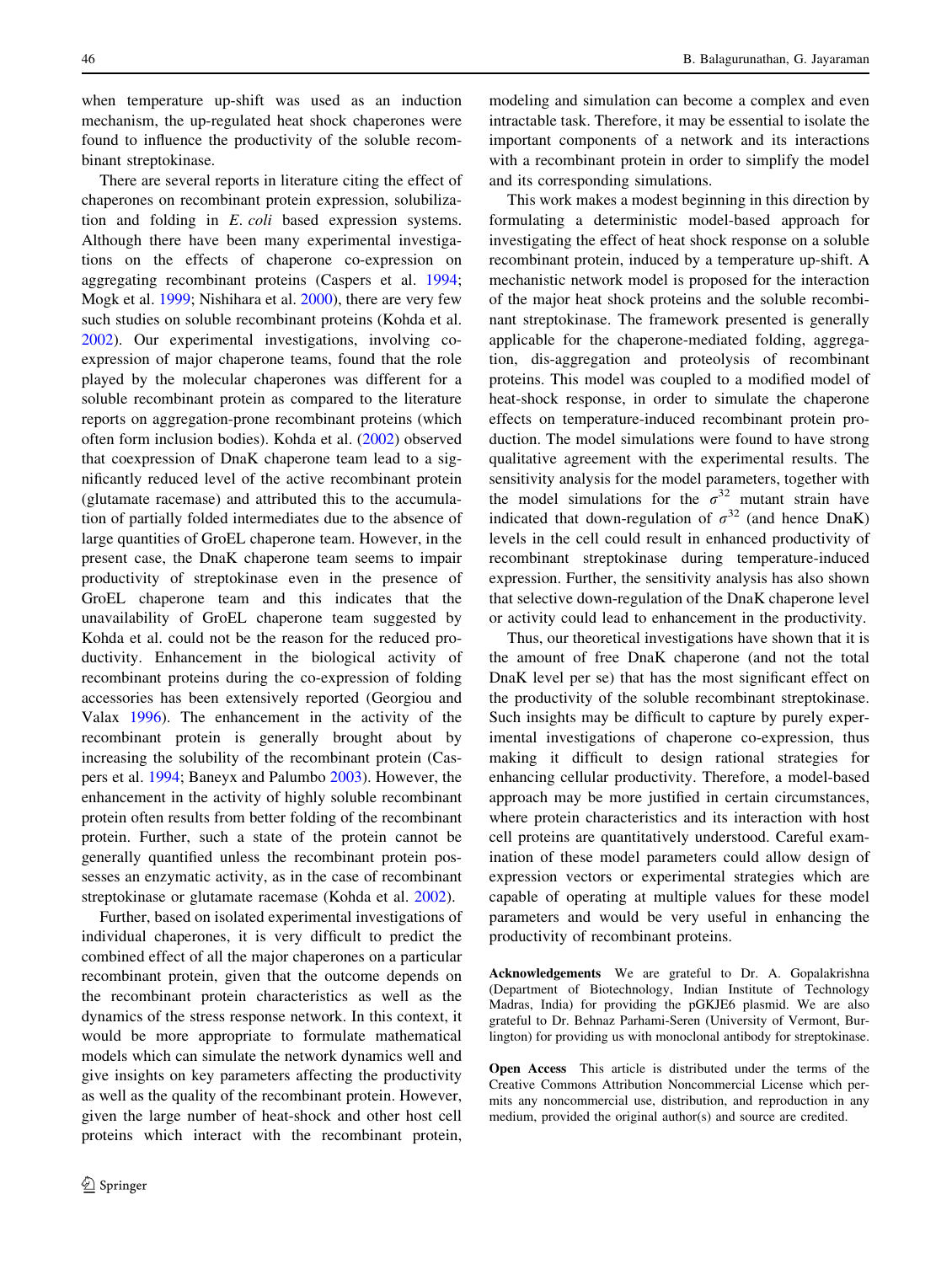#### <span id="page-20-0"></span>References

- Azuaga AI, Dobson CM, Mateo PL, Conejero-Lara F (2002) Unfolding and aggregation during the thermal denaturation of streptokinase. Eur J Biochem 269:4121–4133. doi[:10.1046/](http://dx.doi.org/10.1046/j.1432-1033.2002.03107.x) [j.1432-1033.2002.03107.x](http://dx.doi.org/10.1046/j.1432-1033.2002.03107.x)
- Balagurunathan B, Jayaraman G (2008) Enhancement of stability of recombinant streptokinase by intra-cellular expression and single step purification by hydrophobic interaction chromatography. Biochem Eng J 39(1):84–90. doi[:10.1016/j.bej.2007.08.021](http://dx.doi.org/10.1016/j.bej.2007.08.021)
- Baneyx F (1999) Recombinant protein Expression in Escherichia coli. Curr Opin Biotechnol 10:411–421. doi:[10.1016/S0958-](http://dx.doi.org/10.1016/S0958-1669(99)00003-8) [1669\(99\)00003-8](http://dx.doi.org/10.1016/S0958-1669(99)00003-8)
- Baneyx F, Mujacic M (2004) Recombinant protein folding and misfolding in Escherichia coli. Nat Biotechnol 22(11):1399– 1408. doi[:10.1038/nbt1029](http://dx.doi.org/10.1038/nbt1029)
- Baneyx F, Palumbo JL (2003) Improving heterologous protein folding via molecular chaperone and foldase co-expression. Methods Mol Biol 205:171–197
- Caspers P, Stieger M, Burn P (1994) Overproduction of bacterial chaperones improves the solubility of recombinant protein tyrosine kinases in Escherichia coli. Cell Mol Biol 40:635–644
- Chattopadhyay R, Roy S (2002) DnaK-Sigma32 interaction is temperature dependent—implication for the mechanism of heat-shock response. J Biol Chem 277(37):33641–33647. doi: [10.1074/jbc.M203197200](http://dx.doi.org/10.1074/jbc.M203197200)
- Gamer J, Multhaup G, Tomoyasu T, McCarty JS, Rudiger S, Schonfeld HJ, Schirra C, Bujard H, Bukau B (1996) A cycle of binding and release of the DnaK, DnaJ and GrpE chaperones regulates the activity of the Escherichia coli heat-shock transcription factor  $\sigma^{32}$ . EMBO J 15(3):607–617
- Georgiou G, Valax P (1996) Expression of correctly folded proteins in Escherichia coli. Curr Opin Biotechnol 7:190–197. doi: [10.1016/S0958-1669\(96\)80012-7](http://dx.doi.org/10.1016/S0958-1669(96)80012-7)
- Grigorova IL, Phleger NJ, Mutalik VK, Gross CA (2006) Insights into transcriptional regulation and sigma competition from an equilibrium model of RNA polymerase binding to DNA. Proc Natl Acad Sci USA 103(14):5332–5533. doi:[10.1073/pnas.0600828103](http://dx.doi.org/10.1073/pnas.0600828103)
- Gromiha MM, Thangakani AM, Selvaraj S (2006) FOLD-RATE: prediction of protein folding rates from amino acid sequence. Nucleic Acids Res 34:W70–W74. doi:[10.1093/nar/gkl043](http://dx.doi.org/10.1093/nar/gkl043)
- Guisbert E, Herman C, Lu CZ, Gross CA (2004) A chaperone network controls the heat-shock response in Escherichia coli. Genes Dev 18:2812–2821. doi[:10.1101/gad.1219204](http://dx.doi.org/10.1101/gad.1219204)
- Gupta JC, Jaisani M, Pandey G, Mukherjee KJ (1999) Enhancing recombinant protein yields in Escherichia coli using the T7 system under the control of the heat inducible  $\lambda_{\text{PL}}$  promoter. J Biotechnol 68:125–134. doi:[10.1016/S0168-1656\(98\)00193-X](http://dx.doi.org/10.1016/S0168-1656(98)00193-X)
- Harcum SW, Haddadin FT (2006) Global transcriptome response of recombinant Escherichia coli to heat-shock and dual heat-shock recombinant protein production. J Ind Microbiol Biotechnol 33:801–814. doi:[10.1007/s10295-006-0122-3](http://dx.doi.org/10.1007/s10295-006-0122-3)
- Hartl UF, Hayer-Hartl M (2002) Molecular chaperones in the cytosol: from nascent chain to folded protein. Science 295:1852–1858. doi[:10.1126/science.1068408](http://dx.doi.org/10.1126/science.1068408)
- Hoffmann F, Rinas U (2000) Kinetics of heat-shock response and inclusion body formation during temperature induced production of basic-fibroblast growth factor in high-cell-density cultures of recombinant Escherichia coli. Biotechnol Prog 16:1000–1007. doi[:10.1021/bp0000959](http://dx.doi.org/10.1021/bp0000959)
- Hoffmann F, Rinas U (2004) Roles of heat-shock chaperones in the production of recombinant proteins in Escherichia coli. Adv Biochem Eng Biotechnol 89:143–161
- Hoffmann F, Weber J, Rinas U (2002) Metabolic adaptation of Escherichia coli during temperature-induced recombinant protein

production: 1. Readjustment of metabolic enzyme synthesis. Biotechnol Bioeng 80:313–319. doi[:10.1002/bit.10379](http://dx.doi.org/10.1002/bit.10379)

- Kanemori M, Mori H, Yura Y (1994) Induction of heat-shock proteins by abnormal proteins results from stabilization and not increased synthesis of  $\sigma^{32}$  in *Escherichia coli*. J Bacteriol 176(18):5648– 5653
- Kanemori M, Nishihara K, Yanagi H, Yura T (1997) Synergistic role of HslVU and other ATP-dependent proteases in controlling the in vivo turnover of  $\sigma^{32}$  and abnormal proteins in *Escherichia* coli. J Bacteriol 179(23):7219–7225
- Kohda J, Endo Y, Okumura N, Kurokawa Y, Nishihara K, Yanagi H, Yura T, Fukuda H, Kondo A (2002) Improvement of productivity of active form of glutamate racemase in Escherichia coli by coexpression of folding accessory proteins. Biochem Eng J 10:39–45. doi[:10.1016/S1369-703X\(01\)00154-1](http://dx.doi.org/10.1016/S1369-703X(01)00154-1)
- Koller MF, Baici A, Humber M, Christen P (2002) Detection of a very rapid first phase in complex formation of DnaK and peptide substrate. FEBS Lett 520:25–29. doi:[10.1016/S0014-5793\(02\)](http://dx.doi.org/10.1016/S0014-5793(02)02752-7) [02752-7](http://dx.doi.org/10.1016/S0014-5793(02)02752-7)
- Kurata H, El-Samad H, Iwasaki R, Ohtake H, Doyle JC, Grigorova I, Gross CA, Khammash M (2006) Module based analysis of robustness tradeoffs in the heat-shock response system. PLOS Comput Biol 2(7):663–675. doi:[10.1371/journal.pcbi.0020059](http://dx.doi.org/10.1371/journal.pcbi.0020059)
- Laemmli UK (1970) Cleavage of structural proteins during the assembly of the head of bacteriophage T4. Nature 227:680–685. doi[:10.1038/227680a0](http://dx.doi.org/10.1038/227680a0)
- Lin Z, Schwartz F, Eisenstein E (1995) The hydrophobic nature of GroEL—substrate binding. J Biol Chem 270:1011–1014. doi: [10.1074/jbc.270.3.1011](http://dx.doi.org/10.1074/jbc.270.3.1011)
- Maeda H, Fujita N, Ishihama A (2000) Competition between seven Escherichia coli sigma subunits. Nucleic Acids Res 28(18): 3497–3503. doi[:10.1093/nar/28.18.3497](http://dx.doi.org/10.1093/nar/28.18.3497)
- Makrides SC (1996) Strategies for achieving high-level expression of genes in Escherichia coli. Microbiol Rev 60:512–538
- Mogk A, Tomoyasu T, Goloubinoff P, Rudiger S, Roder D, Langen H, Bukau B (1999) Identification of thermo labile Escherichia coli proteins: prevention and reversion of aggregation by DnaK and ClpB. EMBO J 18:6934–6949. doi[:10.1093/emboj/18.](http://dx.doi.org/10.1093/emboj/18.24.6934) [24.6934](http://dx.doi.org/10.1093/emboj/18.24.6934)
- Neidhardt FC (1987) Chemical composition of Escherichia coli. In: Neidhardt FC, Ingraham JL, Low KB, Magasanik B, Schaechter M, Umbarger HE (eds) Escherichia coli and Salmonella typhimurium: cellular and molecular biology. American Society for Microbiology Press, Washington, DC, pp 3–6
- Nishihara K, Kanemori M, Kitagawa M, Yanagi H, Yura T (1998) Chaperone coexpression plasmids: differential and synergistic roles of DnaK-DnaJ-GrpE and GroEL-GroES in assisting folding of an allergen of Japanese cedar pollen, Cryj2, in Escherichia coli. Appl Environ Microbiol 64:1694–1699
- Nishihara K, Kanemori M, Yanagi H, Yura T (2000) Over-expression of trigger factor prevents aggregation of recombinant proteins in Escherichia coli. Appl Environ Microbiol 66:884–889. doi: [10.1128/AEM.66.3.884-889.2000](http://dx.doi.org/10.1128/AEM.66.3.884-889.2000)
- Parhami-Seren B, Krudysz J, Tsantili P (2002) Affinity panning of peptide libraries using anti-streptokinase monoclonal antibodies: selection of an inhibitor of plasminogen active site. J Immunol Methods 267:185–198. doi:[10.1016/S0022-1759\(02\)00183-7](http://dx.doi.org/10.1016/S0022-1759(02)00183-7)
- Ramalingam S, Gautam P, Mukherjee KJ, Jayaraman G (2007) Effects of post-induction feed strategies on secretory production of recombinant streptokinase in Escherichia coli. Biochem Eng J 33:33–41. doi[:10.1016/j.bej.2006.09.019](http://dx.doi.org/10.1016/j.bej.2006.09.019)
- Roe JH, Burgess RR, Record MT (1985) Temperature dependence of the rate constants of the Escherichia coli RNA Polymerase-Lambda PR promoter Interaction: assignment of the kinetics steps corresponding to Protein conformational change and DNA